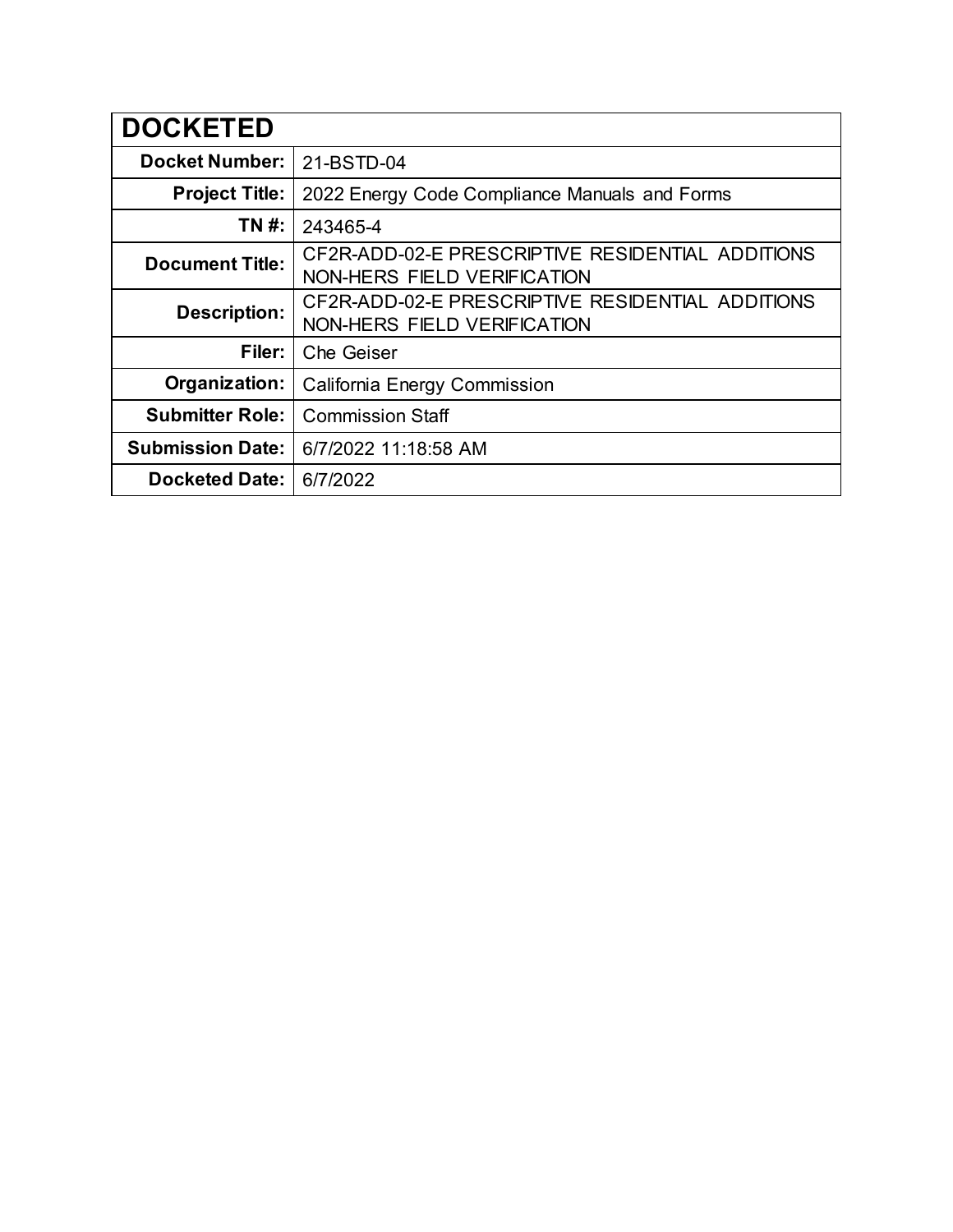**CALIFORNIA ENERGY COMMISSION** 

# *SAMPLE FORM – NOT VALID FOR SUBMISSION TO BUILDING DEPARTMENTS*

### **CERTIFICATE OF INSTALLATION**

| <b>Project Name:</b>     | Enforcement Agency:             |
|--------------------------|---------------------------------|
| <b>Dwelling Address:</b> | Permit Number:                  |
| City and Zip Code:       | <b>Permit Application Date:</b> |

*This compliance document is only applicable to additions less than or equal to 1,000 square feet (ft<sup>2</sup> ) and do not require HERS field verification for compliance. When HERS verification is required, a CF1R-ADD-01 shall first be registered with a HERS Provider Data Registry.* 

*Alterations to Space Conditioning Systems that are exempt from HERS verification requirements may use the CF1R-ADD-02 and CF2R- ADD-02 Compliance Documents. Possible exemptions from duct leakage testing include: less than 25 ft of ducts were added or replaced; or the existing duct system was insulated with asbestos; or the existing duct system was previously tested and passed by a HERS Rater. If space conditioning systems are altered and are not exempt from HERS verification, then a CF1R-ADD-01 and CF1R-ALT-02 must be completed and registered with a HERS Provider Data Registry.*

*Additions or alterations that utilize closed cell Spray Polyurethane Foam (ccSPF) with a density of 1.5 to less than 2.5 pounds per cubic foot having an R-value greater than 5.8 per inch, or open cell Spray Polyurethane Foam (ocSPF) with a density of 0.4 to less than 1.5 pounds per cubic foot having an R-value of 3.6 per inch, shall complete and register a CF1R ADD-01 with a HERS Provider Data Registry.*

*If more than one person has responsibility for installation of the items on this certificate, each person shall prepare and sign a certificate applicable to the portion of construction for which they are responsible. Alternatively, the person with chief responsibility for construction shall prepare and sign this certificate for the entire construction. All applicable Mandatory Measures shall be met. Temporary labels shall not be removed before verification by the building inspector.*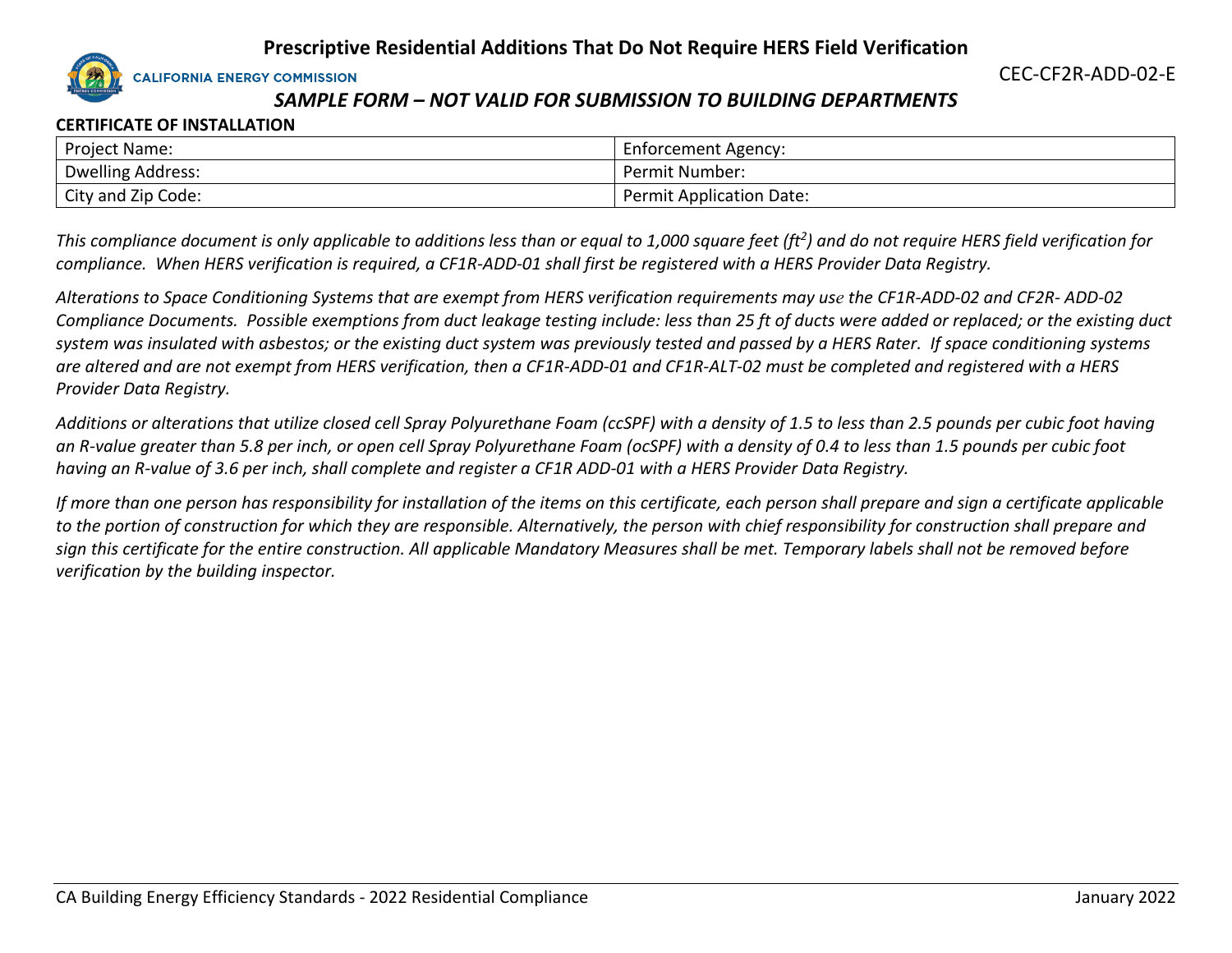

CEC-CF2R-ADD-02-E

# *SAMPLE FORM – NOT VALID FOR SUBMISSION TO BUILDING DEPARTMENTS*

#### **A. General Information**

| 01 | Project Name:        | 02 | Date Prepared:                                                 |
|----|----------------------|----|----------------------------------------------------------------|
| 03 | Project Location:    | 04 | Building Front Orientation (deg):                              |
| 05 | CA City:             | 06 | Number of Dwelling Units with Additions:                       |
| 07 | Zip Code:            | 08 | Fuel Type:                                                     |
| 09 | Climate Zone:        | 10 | Total Conditioned Floor Area (ft <sup>2</sup> )<br>(Addition): |
| 11 | <b>Building Type</b> | 12 | Slab Area $(ft2)$ :                                            |
| 13 | Project Scope:       |    |                                                                |

### **Insulation**

*The altered components shall comply with all applicable requirements in The Energy Standards, Sections 110.0-110.9, 150.0(a)-(q), and 150.2(a)1; All joints, penetrations and other openings in the building envelope that are potential sources of air leakage shall be caulked, gasketed, weather stripped, or otherwise sealed to limit infiltration and exhilaration.*

#### **B. Roof/Ceiling Insulation**

| 01   | 02             | 03       | 04             | 05                     | 06         | 07         | 08                |
|------|----------------|----------|----------------|------------------------|------------|------------|-------------------|
| I.D. | Manufacturer & | Framing  | Framing Size & | <b>Insulation Type</b> | Cavity     | Insulation | <b>Below Deck</b> |
|      | <b>Brand</b>   | Material | Spacing        |                        | Insulation | Depth      | Insulation        |
|      |                |          |                |                        | R-value    | (inches)   | R-value           |
|      |                |          |                |                        |            |            |                   |
|      |                |          |                |                        |            |            |                   |
|      |                |          |                |                        |            |            |                   |
|      |                |          |                |                        |            |            |                   |
|      |                |          |                |                        |            |            |                   |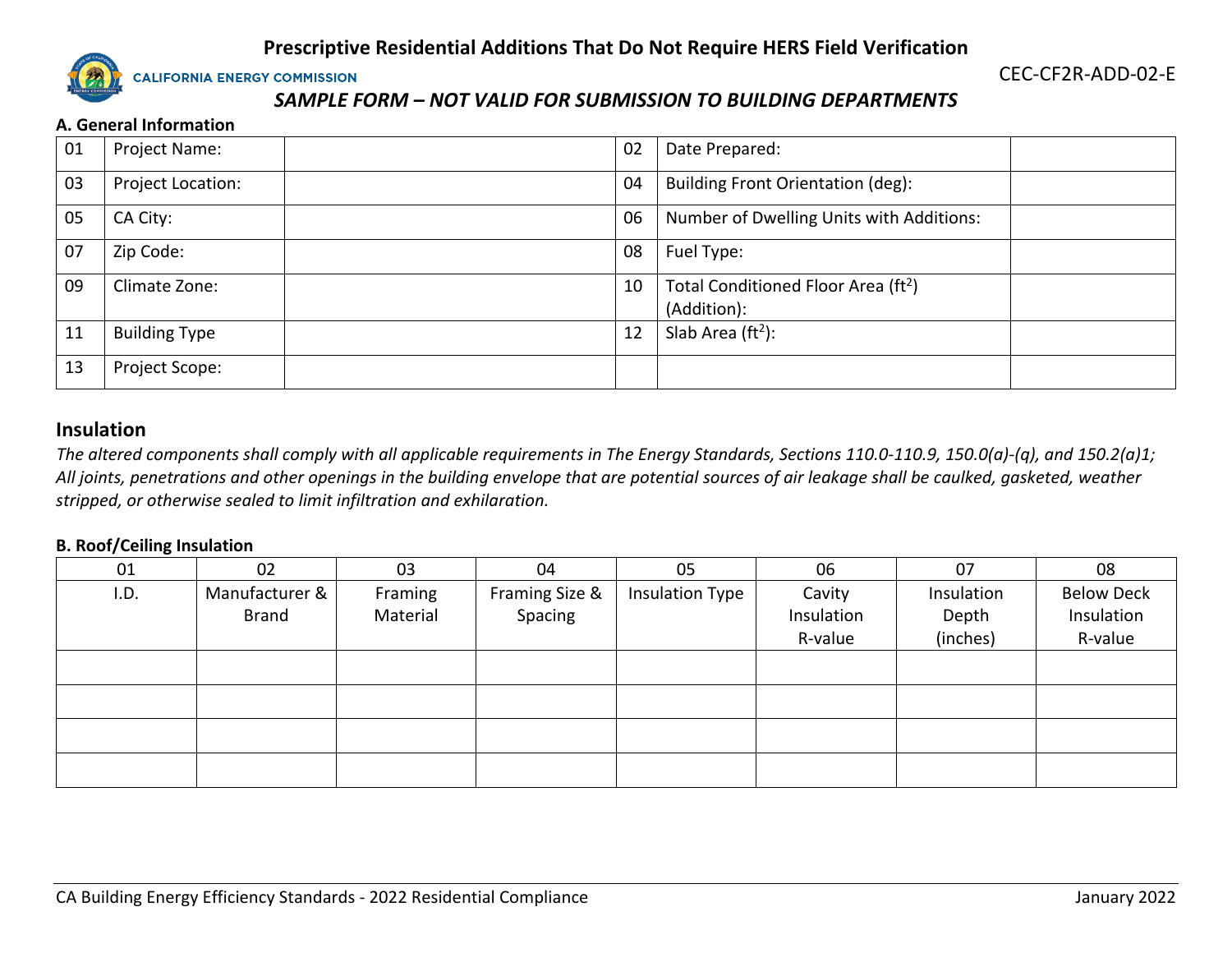

CEC-CF2R-ADD-02-E

# *SAMPLE FORM – NOT VALID FOR SUBMISSION TO BUILDING DEPARTMENTS*

#### **C. Framed Wall Insulation**

| 01   | 02           | 03       | 04                  | 05         | 06         | 07         | 08                   | 09            |
|------|--------------|----------|---------------------|------------|------------|------------|----------------------|---------------|
| I.D. | Manufacturer | Framing  | <b>Framing Size</b> | Insulation | Cavity     | Insulation | <b>Exterior Wall</b> | Interior Wall |
|      | & Brand      | Material | & Spacing           | Type       | Insulation | Depth      | Insulation           | Insulation    |
|      |              |          |                     |            | R-value    | (inches)   | R-value              | R-value       |
|      |              |          |                     |            |            |            |                      |               |
|      |              |          |                     |            |            |            |                      |               |
|      |              |          |                     |            |            |            |                      |               |
|      |              |          |                     |            |            |            |                      |               |
|      |              |          |                     |            |            |            |                      |               |
|      |              |          |                     |            |            |            |                      |               |

#### **D. Mass Wall Insulation**

| 01   | 02             | 03       | 04             | 05                   | 06                     | 07         | 08         |
|------|----------------|----------|----------------|----------------------|------------------------|------------|------------|
| I.D. | Manufacturer & | Location | Mass Thickness | <b>Furring Strip</b> | <b>Insulation Type</b> | Exterior   | Interior   |
|      | <b>Brand</b>   |          | (inches)       | Type/Depth           |                        | Insulation | Insulation |
|      |                |          |                | (inches)             |                        | R-value    | R-value    |
|      |                |          |                |                      |                        |            |            |
|      |                |          |                |                      |                        |            |            |
|      |                |          |                |                      |                        |            |            |
|      |                |          |                |                      |                        |            |            |
|      |                |          |                |                      |                        |            |            |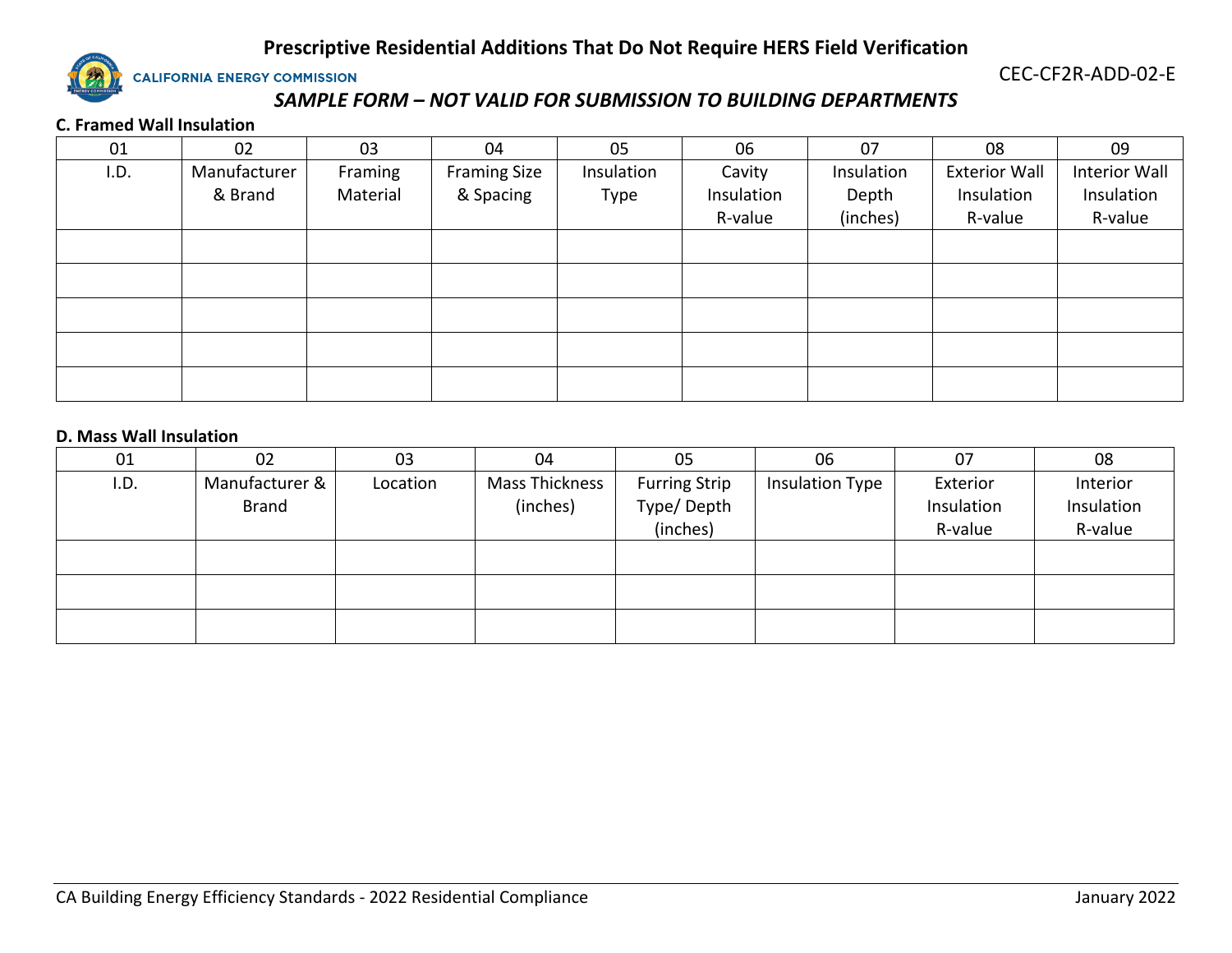

CEC-CF2R-ADD-02-E

# *SAMPLE FORM – NOT VALID FOR SUBMISSION TO BUILDING DEPARTMENTS*

#### **E. Raised Floor Insulation**

| 01   | 02           | 03       | 04                  | 05         | 06         | 07         | 08                    | 09             |
|------|--------------|----------|---------------------|------------|------------|------------|-----------------------|----------------|
| I.D. | Manufacturer | Framing  | <b>Framing Size</b> | Insulation | Cavity     | Insulation | <b>Exterior Floor</b> | Interior Floor |
|      | & Brand      | Material | & Spacing           | Type       | Insulation | Depth      | Insulation            | Insulation     |
|      |              |          |                     |            | R-value    | (inches)   | R-value               | R-value        |
|      |              |          |                     |            |            |            |                       |                |
|      |              |          |                     |            |            |            |                       |                |
|      |              |          |                     |            |            |            |                       |                |
|      |              |          |                     |            |            |            |                       |                |
|      |              |          |                     |            |            |            |                       |                |

#### **F. Slab/Floor Perimeter Insulation**

| 01   | 02             | 03         | 04              | 05             | 06         | 07              | 08            |
|------|----------------|------------|-----------------|----------------|------------|-----------------|---------------|
| I.D. | Manufacturer & | Floor Type | Insulation Type | Insulation     | Insulation | Vertical        | Horizontal    |
|      | <b>Brand</b>   |            |                 | Depth (inches) | R-Value    | Insulation      | Insulation    |
|      |                |            |                 |                |            | Length (inches) | Length (feet) |
|      |                |            |                 |                |            |                 |               |
|      |                |            |                 |                |            |                 |               |
|      |                |            |                 |                |            |                 |               |
|      |                |            |                 |                |            |                 |               |
|      |                |            |                 |                |            |                 |               |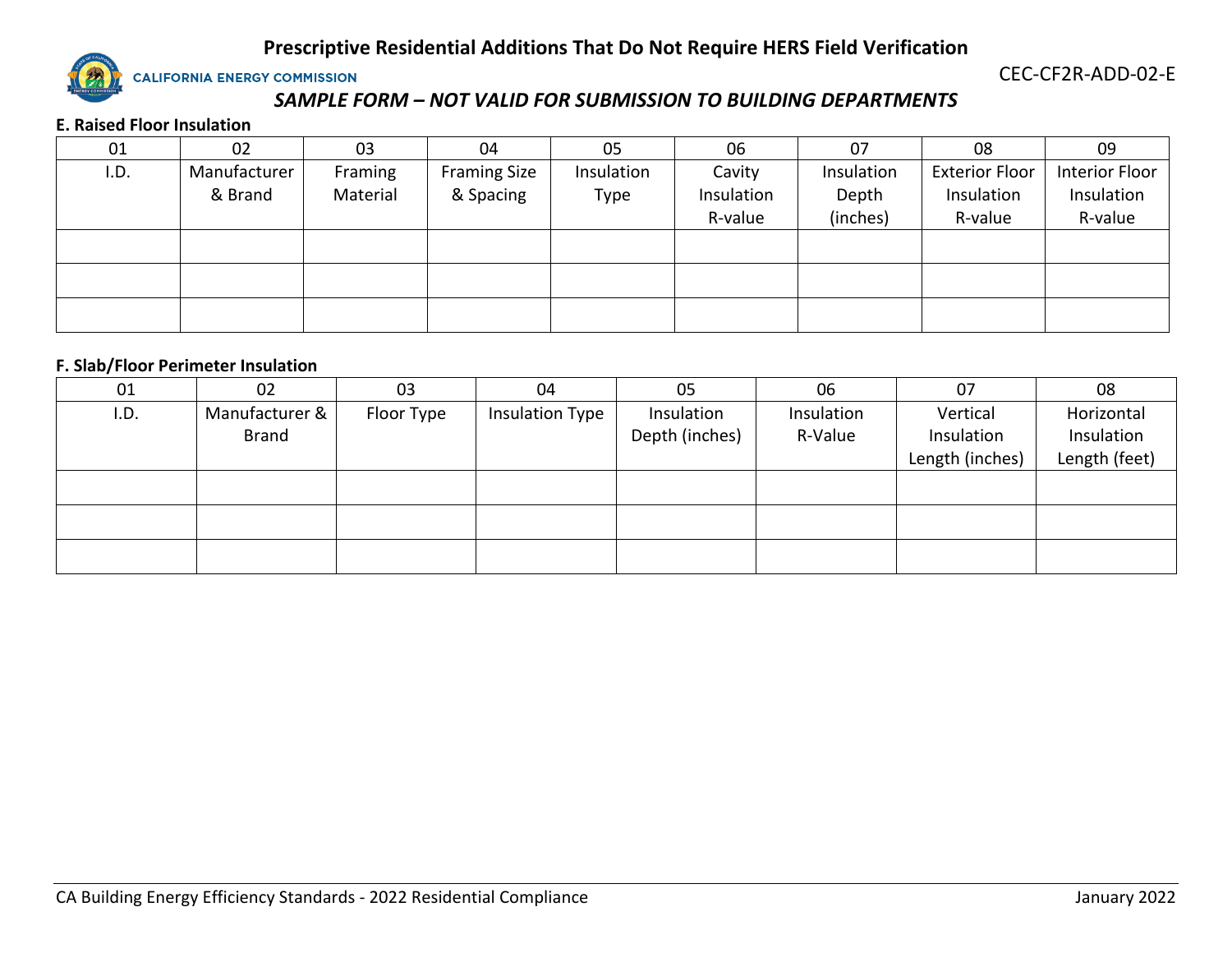**CALIFORNIA ENERGY COMMISSION** 

CEC-CF2R-ADD-02-E

# *SAMPLE FORM – NOT VALID FOR SUBMISSION TO BUILDING DEPARTMENTS*

# **Roofing and Radiant Barrier**

## **G. Radiant Barrier**

| 01 | <b>Brand Name and Product Number</b> |  |
|----|--------------------------------------|--|
| 02 | <b>Installation Type</b>             |  |
| 03 | Total Attic Area (ft <sup>2</sup> )  |  |

#### **H. Required Vent Area**

| 01 | Combined net free area (NFA) of installed upper and lower vents<br>(in <sup>2</sup> ) |
|----|---------------------------------------------------------------------------------------|
| 02 | Minimum required combined net free area (NFA) of upper and<br>lower vents $(in^2)$    |
| 03 | Net free area (NFA) of installed upper vents (in <sup>2</sup> )                       |
| 04 | Minimum required net free area (NFA) of upper vents $(in^2)$                          |

#### **I. Roofing Products (Cool Roof) Installation Information**

| 01         | 02                  | 03           | 04                 | 05            | 06                | 07        | 08         |
|------------|---------------------|--------------|--------------------|---------------|-------------------|-----------|------------|
| Roof Pitch | <b>CRRC Product</b> | Product Type | <b>CRRC Listed</b> | Initial Solar | <b>Aged Solar</b> | Thermal   | SRI        |
|            | <b>ID Number</b>    |              | <b>Aged Solar</b>  | Reflectance   | Reflectance       | Emittance | (Optional) |
|            |                     |              | Reflectance        |               |                   |           |            |
|            |                     |              |                    |               |                   |           |            |
|            |                     |              |                    |               |                   |           |            |
|            |                     |              |                    |               |                   |           |            |
|            |                     |              |                    |               |                   |           |            |
|            |                     |              |                    |               |                   |           |            |
|            |                     |              |                    |               |                   |           |            |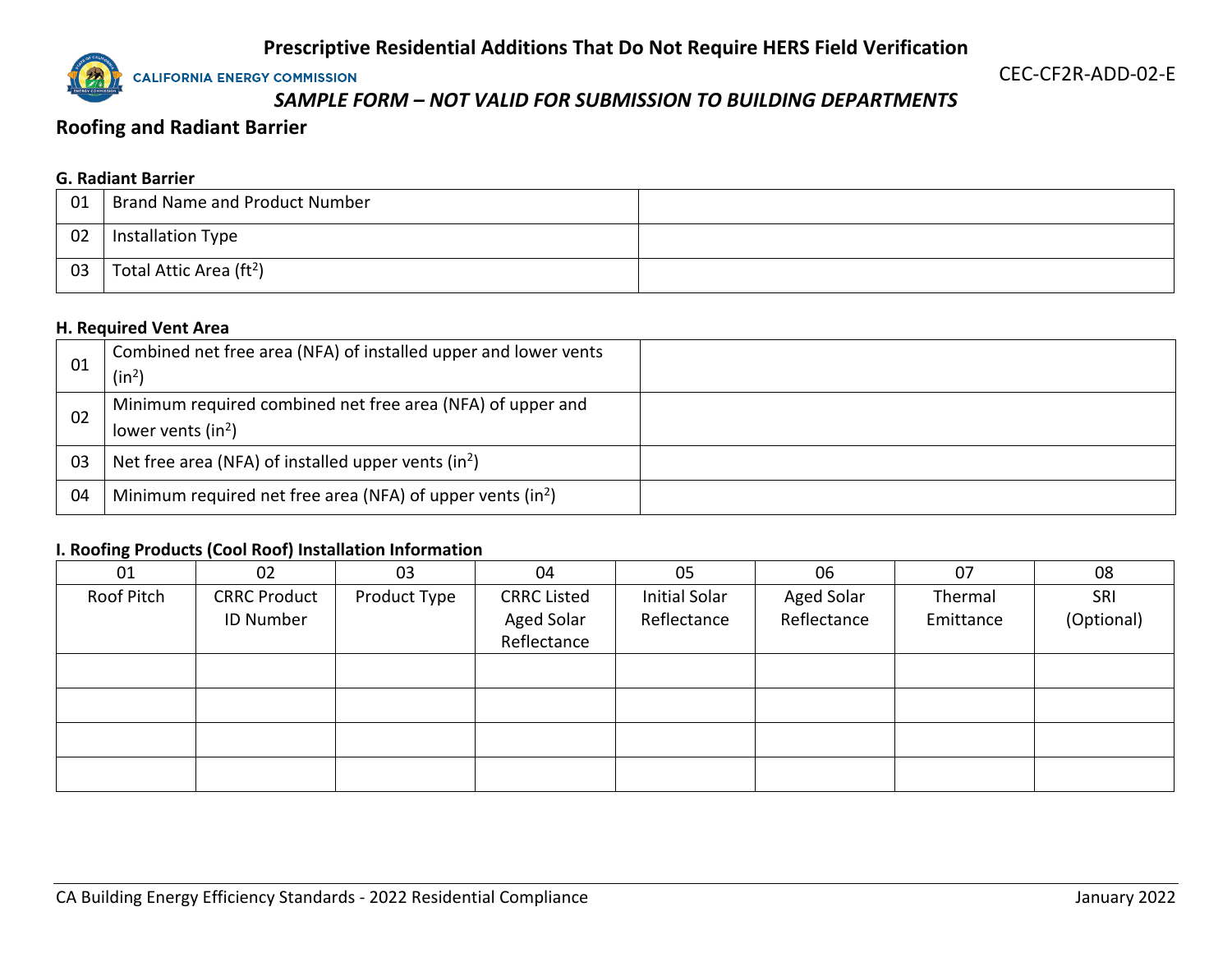

CEC-CF2R-ADD-02-E

# *SAMPLE FORM – NOT VALID FOR SUBMISSION TO BUILDING DEPARTMENTS*

**J. Radiant Barrier and Attic Ventilation – Additional Requirements**

*The responsible person's signature on this compliance document affirms that all applicable requirements in Section J have been met.*

#### **Radiant Barrier**

| 01 | Radiant barrier must be installed on all vertical surfaces in the attic including gable ends.                                             |
|----|-------------------------------------------------------------------------------------------------------------------------------------------|
| 02 | The emittance of the radiant barrier shall be less than or equal to 0.05 as tested with American Society for Testing and Materials (ASTM) |
|    | C1371, or E408.                                                                                                                           |
| 03 | The product shall meet all requirements for California certified insulation materials [radiant barriers] of the Department of Consumer    |
|    | Affairs, Bureau of Household Goods and Services, as specified by California Resource Code (CCR), Title 24, Part 12, Chapter 12-13,        |
|    | Standards for Insulating Material.                                                                                                        |
| 04 | When determining the Total Attic Area, the area over unconditioned spaces such as the garage is included when the attic spaces are        |
|    | connected.                                                                                                                                |

#### **Lower Vents**

05 Lower vents are within one foot of the eave.

#### **Upper Vents**

06 Upper vents are within three feet of the ridge.

#### **Vent Area**

| 07 | The net free area (NFA) of upper vents must be within required NFA range of upper vents.                                                    |
|----|---------------------------------------------------------------------------------------------------------------------------------------------|
|    | Note: per Exception to R806.2 of the California Building Code (CBC) Title 24, Part2, Vol.2.5, if the net free ventilating area is less than |
|    | 1:150, then the upper ventilation must be at least 40 percent and no more than 50 percent. Part 2 contains additional requirements that     |
|    | must be met if the area is less than 1:150.                                                                                                 |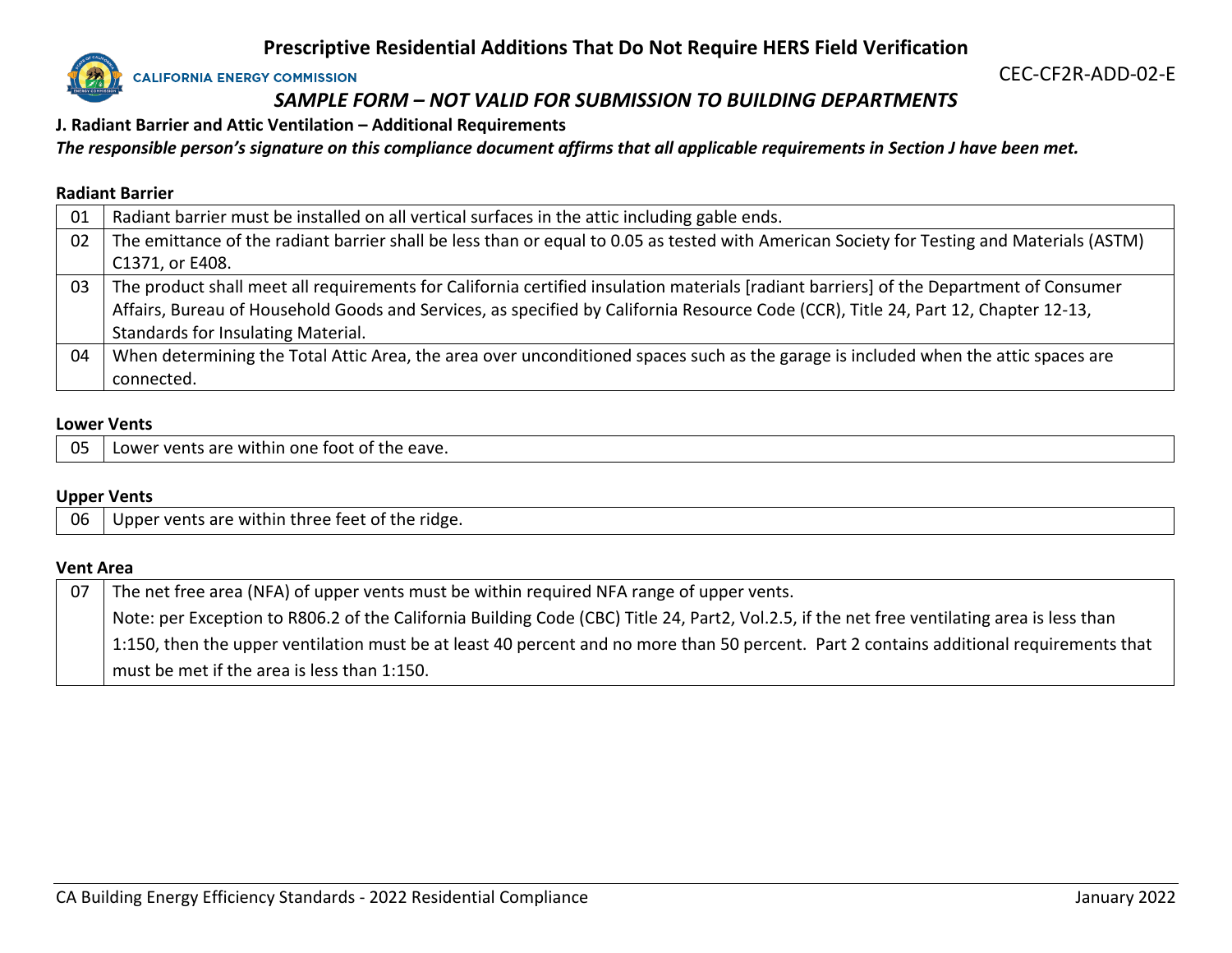

CEC-CF2R-ADD-02-E

# *SAMPLE FORM – NOT VALID FOR SUBMISSION TO BUILDING DEPARTMENTS*

**K. Roofing Products (Cool Roof) – Additional Requirements**

*The responsible person's signature on this compliance document affirms that all applicable requirements in Section K have been met.*

| 01  | Any roof area covered by building integrated photovoltaic (PV) panels and solar thermal panels are exempt from the above Cool Roof                       |
|-----|----------------------------------------------------------------------------------------------------------------------------------------------------------|
|     | requirements.                                                                                                                                            |
| -02 | Liquid field applied coatings must comply with installation criteria from section 110.8(i)4.                                                             |
| 03  | Mass roof 25 pounds per square foot (lb/ft <sup>2</sup> ) or greater: Mass roofs are not required to have a cool roof even if the climate zone specifies |
|     | minimum performance requirements.                                                                                                                        |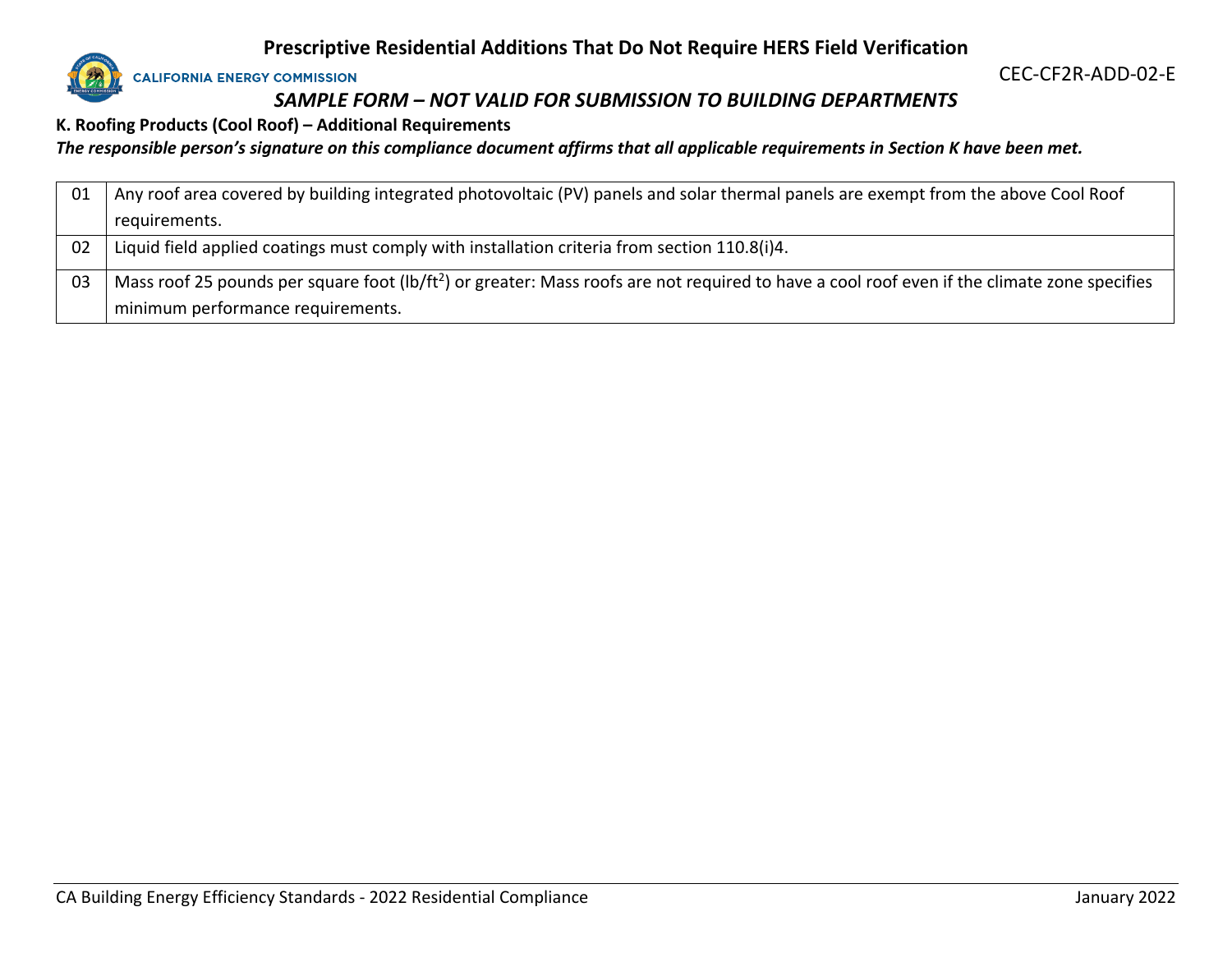**CALIFORNIA ENERGY COMMISSION** 

CEC-CF2R-ADD-02-E

# *SAMPLE FORM – NOT VALID FOR SUBMISSION TO BUILDING DEPARTMENTS*

# **Fenestration**

## **L. Fenestration/Glazing**

Note: If meeting Exception 1 to 150.1(c)3A, installing less than or equal to 3 square feet (ft<sup>2</sup>) glass in door, or less than or equal to 3 square feet (ft<sup>2</sup>) tubular skylight, it is assumed to meet the minimum required U-factor (0.30) & SHGC (0.23). If meeting Exception 2 to 150.1(c)3A, installing less than or equal to 16 square feet (ft<sup>2</sup>) of new skylights, it is assumed to meet the minimum required U-factor (0.55) & SHGC (0.30). Doors with greater than or equal to 25 percent glazing area are considered glazed doors and are treated as fenestration products.

| 01     | 02                     | 03                                      | 04                        | 05          | 06       | 07                 | 08   | 09          | 10                   | 11                                           | 12                            |
|--------|------------------------|-----------------------------------------|---------------------------|-------------|----------|--------------------|------|-------------|----------------------|----------------------------------------------|-------------------------------|
| Tag/ID | Manufacturer<br>/Brand | Fenestration<br>Area (ft <sup>2</sup> ) | Orientation<br>N, S, E, W | Chromogenic | U-factor | U-factor<br>Source | SHGC | SHGC Source | Fenestration<br>Type | (Describe)<br>Shading<br>Devices<br>Exterior | Comments/Sp<br>ecial Features |
|        |                        |                                         |                           |             |          |                    |      |             |                      |                                              |                               |
|        |                        |                                         |                           |             |          |                    |      |             |                      |                                              |                               |
|        |                        |                                         |                           |             |          |                    |      |             |                      |                                              |                               |
|        |                        |                                         |                           |             |          |                    |      |             |                      |                                              |                               |
|        |                        |                                         |                           |             |          |                    |      |             |                      |                                              |                               |
|        |                        |                                         |                           |             |          |                    |      |             |                      |                                              |                               |
|        |                        |                                         |                           |             |          |                    |      |             |                      |                                              |                               |
|        |                        |                                         |                           |             |          |                    |      |             |                      |                                              |                               |
|        |                        |                                         |                           |             |          |                    |      |             |                      |                                              |                               |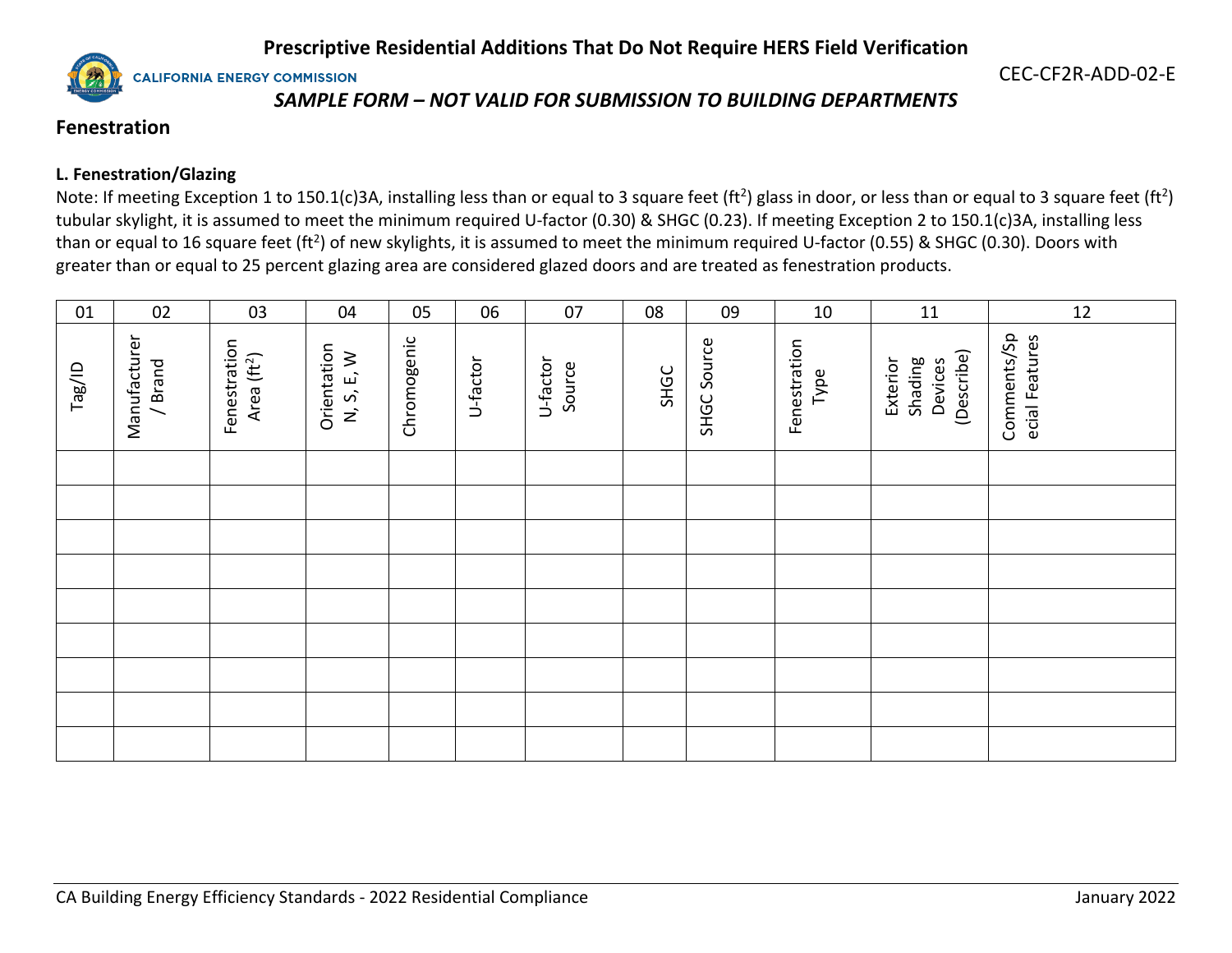

# *SAMPLE FORM – NOT VALID FOR SUBMISSION TO BUILDING DEPARTMENTS*

**M. Fenestration/Glazing – Additional Requirements**

*The responsible person's signature on this compliance document affirms that all applicable requirements in Section M have been met.*

| 01 | For existing buildings the U-factor and solar heat gain coefficient (SHGC) values should be the same or better than the required Energy         |
|----|-------------------------------------------------------------------------------------------------------------------------------------------------|
|    | Commission prescriptive requirements.                                                                                                           |
| 02 | Temporary labels should not be removed until verified by the building inspector.                                                                |
| 03 | The fenestration product manufacturer's installation specifications shall be followed when installing these products. The space between         |
|    | the fenestration product and rough opening shall be completely filled with insulation. If batt insulation is used, it is cut to size and placed |
|    | properly around the fenestration product.                                                                                                       |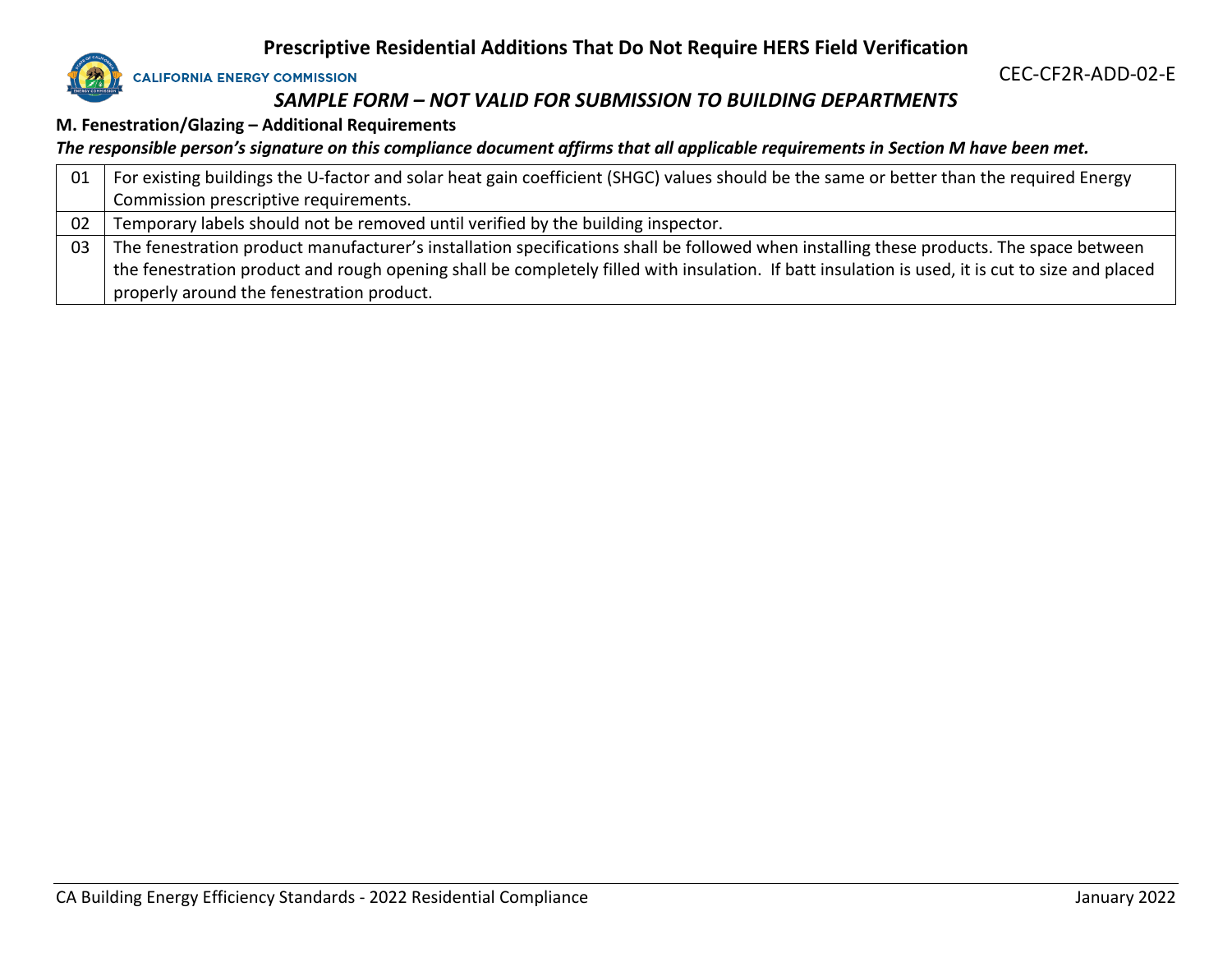**CALIFORNIA ENERGY COMMISSION** 

CEC-CF2R-ADD-02-E

## *SAMPLE FORM – NOT VALID FOR SUBMISSION TO BUILDING DEPARTMENTS*

## **Mechanical and Plumbing**

## **N. Space Conditioning (SC) Systems – Heating/Cooling** (Section 150.2(b))

Alterations to Space Conditioning Systems shall be exempt from HERS verification requirements as prerequisite for use of the CF1R-ADD-02 and CF2R-ADD-02 compliance documents. If new space conditioning systems are installed or existing systems are altered and are not exempt from HERS verification, then a CF1R-ADD-01 and CF1R-ALT-02 shall be completed and registered with a HERS Provider Data Registry. In each row below for each dwelling unit in the building, check the box that indicates the exemption from HERS verification compliance:

- $\square$  a: space conditioning system was not altered;
- $\square$  b: less than 25 feet (ft) of ducts were added or replaced;
- $\Box$  c: (exempt from duct leakage testing) if: the existing duct system was insulated with asbestos;
- $\Box$  d: (exempt from duct leakage testing) if: the existing duct system was previously tested and passed by a HERS Rater.

| 01                               | 02                                | 03          |                                         |          |          |
|----------------------------------|-----------------------------------|-------------|-----------------------------------------|----------|----------|
| SC System Identification or Name | SC System Location or Area Served |             | <b>Exemption from HERS Verification</b> |          |          |
|                                  |                                   | $\Box$ a    | $\Box$ b                                | $\Box$ c | $\Box$ d |
|                                  |                                   | $\Box$ a    | $\Box$ b                                | $\Box$ c | $\Box$ d |
|                                  |                                   | $\Box$ a    | $\Box$ b                                | $\Box$ c | $\Box$ d |
|                                  |                                   | $\square$ a | $\Box$ b                                | $\Box$ c | $\Box$ d |
|                                  |                                   | $\Box$ a    | $\Box$ b                                | $\Box$ c | $\Box$ d |
|                                  |                                   | $\Box$ a    | $\Box$ b                                | $\Box$ c | $\Box$ d |
|                                  |                                   | $\Box$ a    | $\Box$ b                                | $\Box$ c | $\Box$ d |
|                                  |                                   | $\square$ a | $\Box$ b                                | $\Box$ c | $\Box$ d |
|                                  |                                   | $\Box$ a    | $\Box$ b                                | $\Box$ c | $\Box$ d |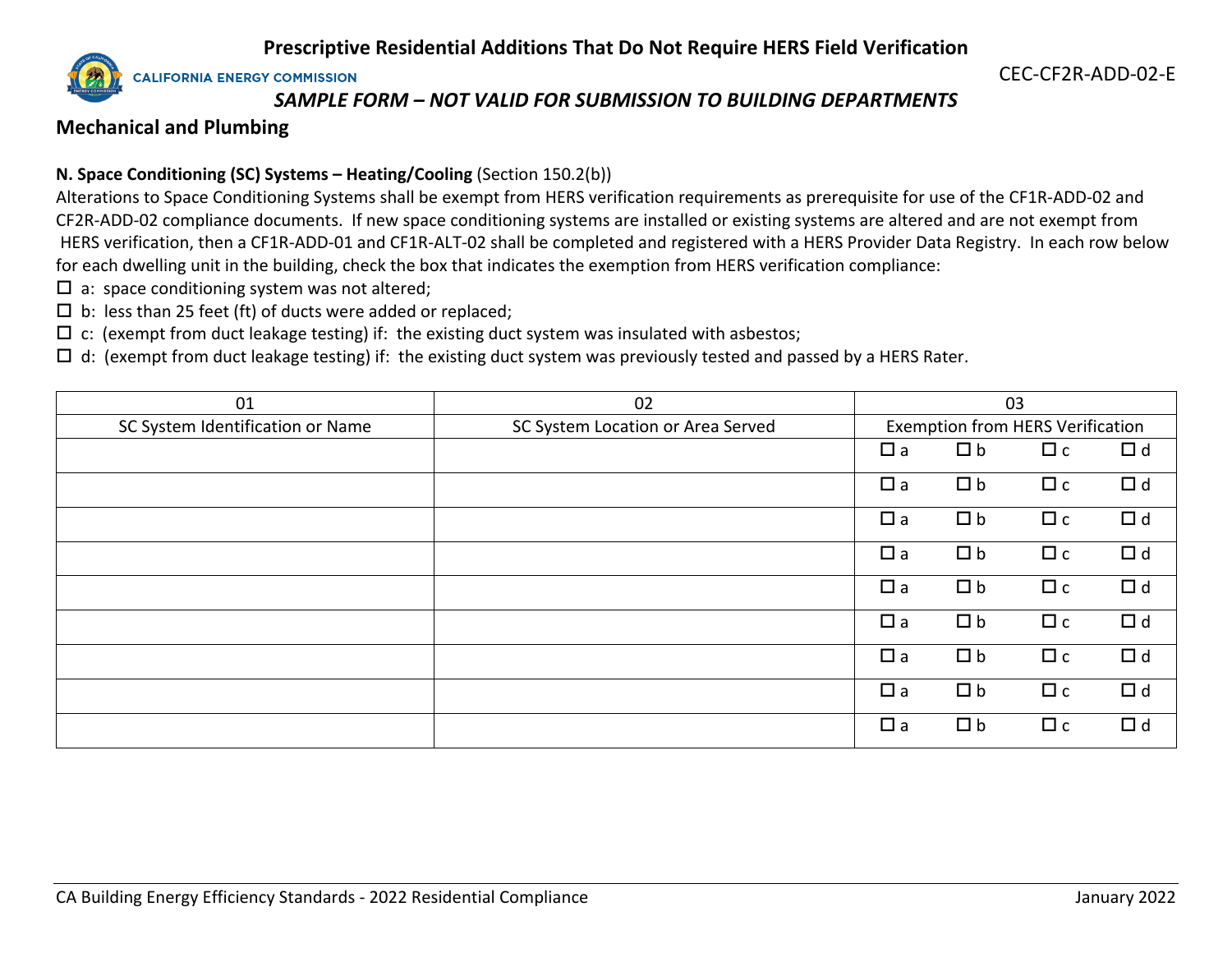

**CALIFORNIA ENERGY COMMISSION** 

CEC-CF2R-ADD-02-E

# *SAMPLE FORM – NOT VALID FOR SUBMISSION TO BUILDING DEPARTMENTS*

**O. Water Heating Systems** (Section 150.2(a)1D)

| 01           | 02          | 03            | 04          | 05           | 06        | 07          | 08                   | 09           |
|--------------|-------------|---------------|-------------|--------------|-----------|-------------|----------------------|--------------|
| Water        |             |               | # of Water  |              |           |             |                      |              |
| Heating      | Water       | System        | Heaters/    |              |           |             |                      |              |
| System ID or | Heating     | Option (from  | Compressors | Water Heater |           |             |                      | Distribution |
| Name         | System Type | \$150.2(a)1D) | in System   | Type         | Fuel Type | Rated Input | <b>Tank Location</b> | Type         |
|              |             |               |             |              |           |             |                      |              |
|              |             |               |             |              |           |             |                      |              |
|              |             |               |             |              |           |             |                      |              |
|              |             |               |             |              |           |             |                      |              |
|              |             |               |             |              |           |             |                      |              |
|              |             |               |             |              |           |             |                      |              |

Options:

- 1. A single heat pump water heater. The storage tank shall not be located outdoors and shall be placed on an incompressible, rigid insulated surface with a minimum thermal resistance of R-10. The water heater shall be installed with a communication interface that meets either the requirements of Section 110.12(a) or has an ANSI/CTA-2045-B communication port; or
- 2. A single heat pump water heater that meets the requirements of NEEA Advanced Water Heater Specification Tier 3 or higher; or
- 3. A gas or propane instantaneous water heater with an input of 200,000 Btu per hour or less and no storage tank; or
- 4. For addition that are 500 square feet or less, an instantaneous electric water heater with point of use distribution as specified in the Reference Appendices, Residential Appendix, RA4.4.5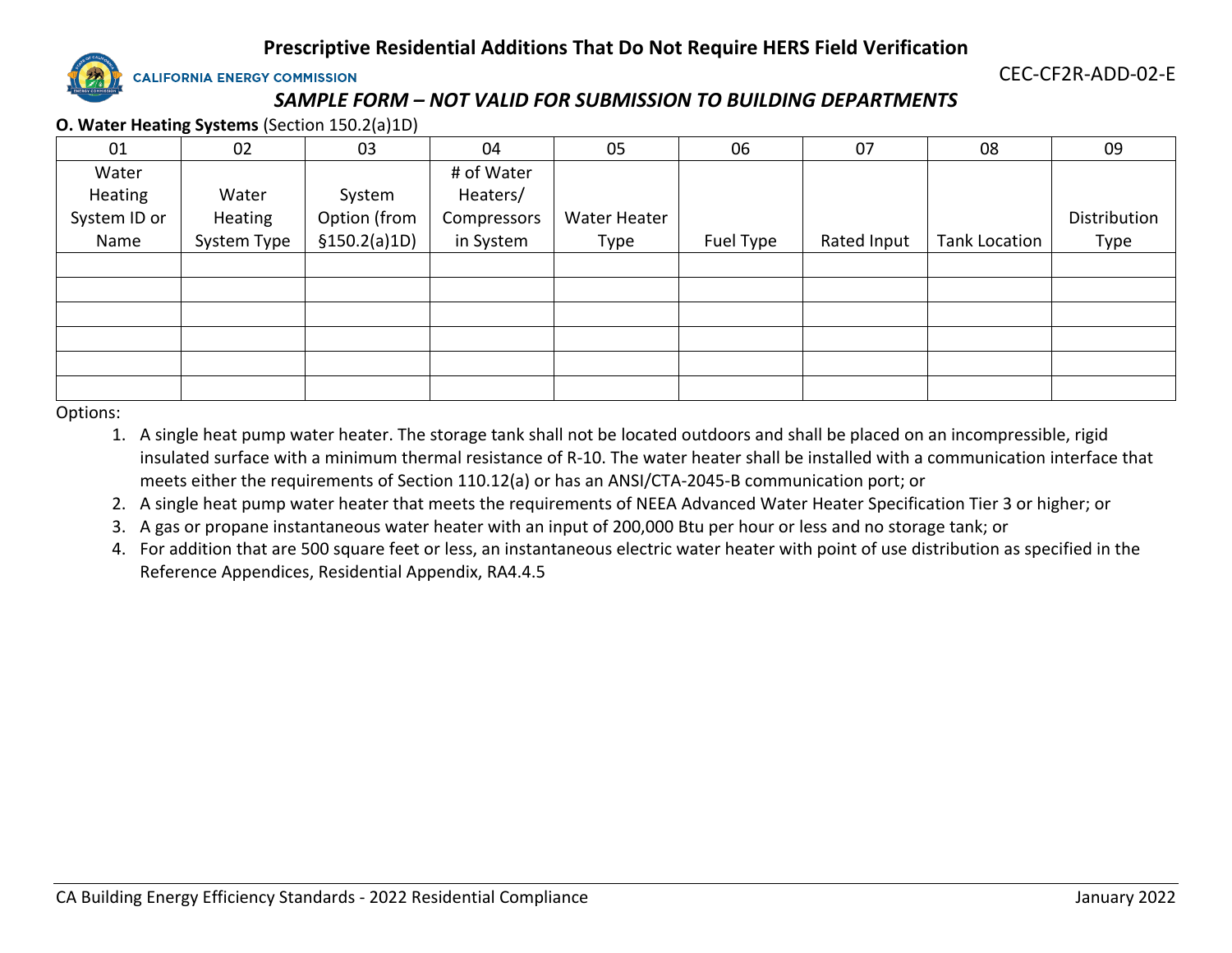

CEC-CF2R-ADD-02-E

# *SAMPLE FORM – NOT VALID FOR SUBMISSION TO BUILDING DEPARTMENTS*

#### **P. Installed Water Heater Manufacturer Information**

| 01                                 | 02           | 03           |
|------------------------------------|--------------|--------------|
| Water Heating System ID<br>or Name | Manufacturer | Model Number |
|                                    |              |              |
|                                    |              |              |
|                                    |              |              |
|                                    |              |              |
|                                    |              |              |
|                                    |              |              |
|                                    |              |              |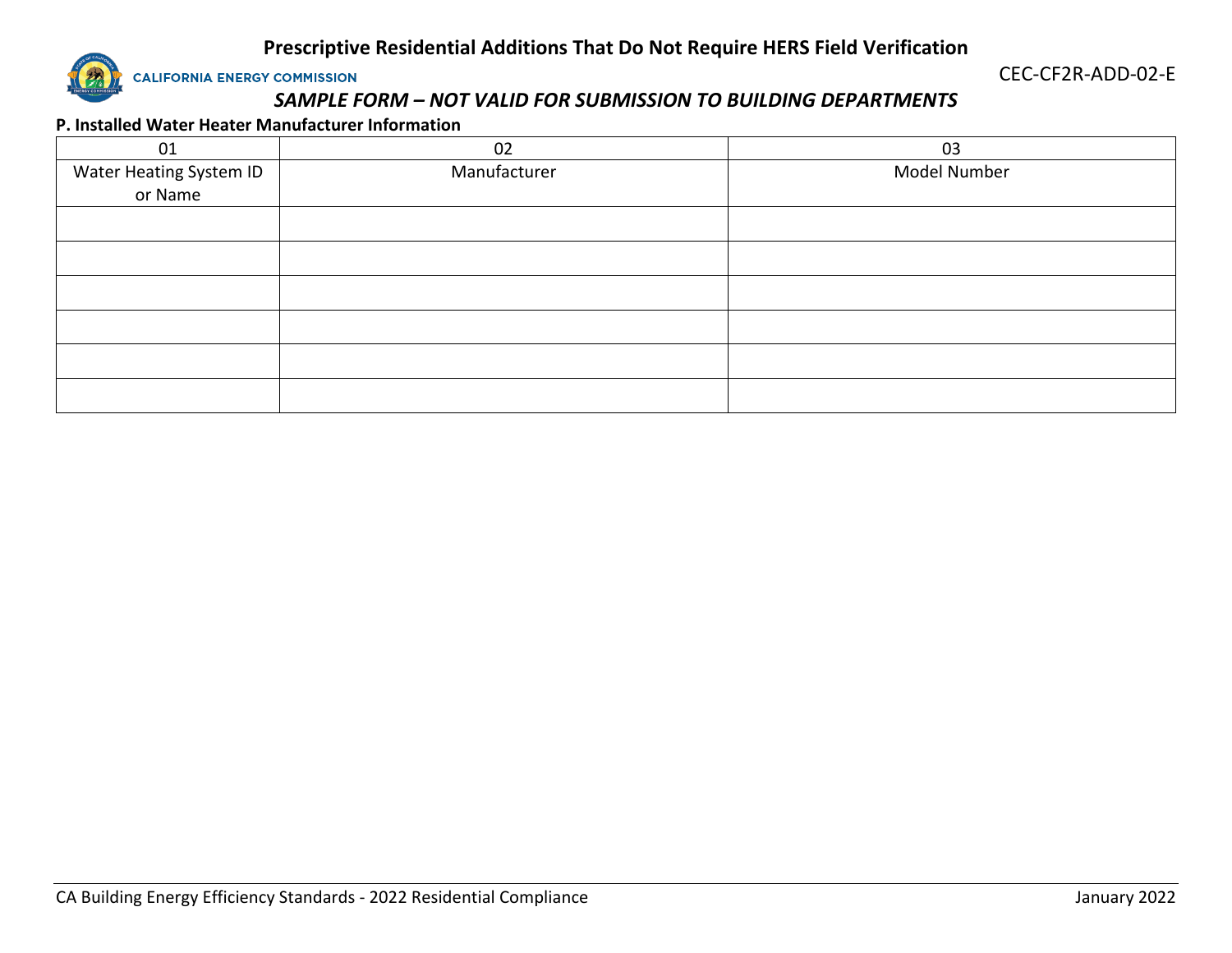**CALIFORNIA ENERGY COMMISSION** 

CEC-CF2R-ADD-02-E

# *SAMPLE FORM – NOT VALID FOR SUBMISSION TO BUILDING DEPARTMENTS*

#### **DOCUMENTATION AUTHOR'S DECLARATION STATEMENT**

1. I certify that this Certificate of Compliance documentation is accurate and complete.

| Documentation Author Name:         | Documentation Author Signature:                        |
|------------------------------------|--------------------------------------------------------|
| Documentation Author Company Name: | Date Signed:                                           |
| Address:                           | CEA/HERS Certification Identification (If applicable): |
| City/State/Zip:                    | Phone:                                                 |

#### **RESPONSIBLE PERSON'S DECLARATION STATEMENT**

- 2. I certify the following under penalty of perjury, under the laws of the State of California:
	- 1. The information provided on this Certificate of Installation is true and correct.
	- 2. I am either: a) a responsible person eligible under Division 3 of the Business and Professions Code in the applicable classification to accept responsibility for the system design, construction, or installation of features, materials, components, or manufactured devices for the scope of work identified on this Certificate of Installation, and attest to the declarations in this statement, or b) I am an authorized representative of the responsible person and attest to the declarations in this statement on the responsible person's behalf.
	- 3. The constructed or installed features, materials, components or manufactured devices (the installation) identified on this Certificate of Installation conforms to all applicable codes and regulations and the installation conforms to the requirements given on the Certificate of Compliance, plans, and specifications approved by the enforcement agency.
	- 4. I understand that a registered copy of this Certificate of Installation shall be posted or made available with the building permit(s) issued for the building, and made available to the enforcement agency for all applicable inspections, and I will take the necessary steps to ensure this requirement is accomplished.
	- 5. I understand that a registered copy of this Certificate of Installation is required to be included with the documentation the builder provides to the building owner at occupancy, and I will take the necessary steps to ensure this requirement is accomplished.

| Responsible Builder/Installer Name:                                             | Responsible Builder/Installer Signature: |              |
|---------------------------------------------------------------------------------|------------------------------------------|--------------|
|                                                                                 |                                          |              |
| Company Name: (Installing Subcontractor or General Contractor or Builder/Owner) | Position With Company (Title):           |              |
|                                                                                 |                                          |              |
| Address:                                                                        | CSLB License:                            |              |
|                                                                                 |                                          |              |
| City/State/Zip:                                                                 | Phone:                                   | Date Signed: |
|                                                                                 |                                          |              |

For assistance or questions regarding the Energy Standards, contact the Energy Hotline at: 1-800-772-3300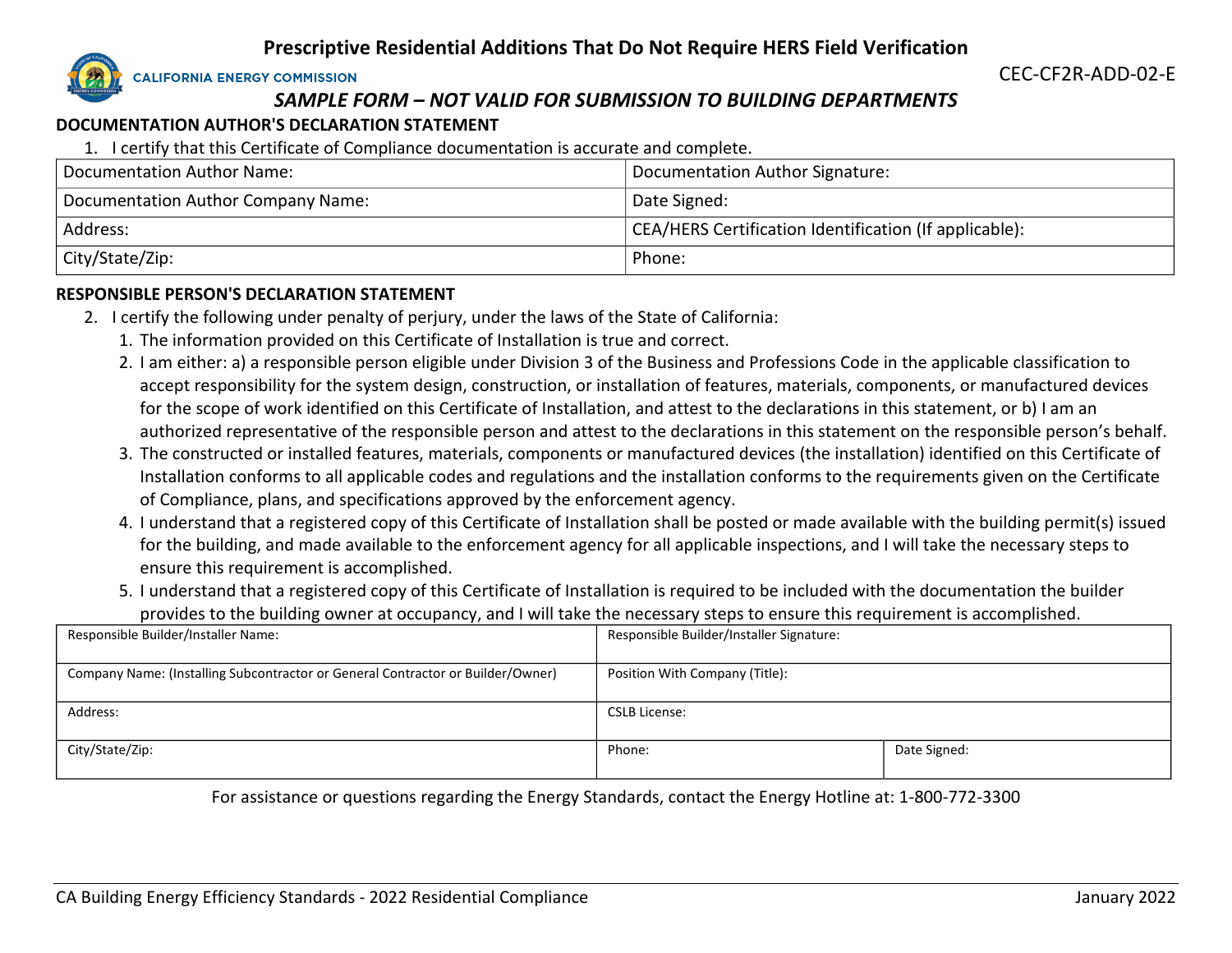#### **CF2R-ADD-02-E User Instructions**

#### **NOTE: If more space is needed, print a duplicate page and fill in.**

Minimum requirements for prescriptive addition compliance can be found in Building Energy Efficiency Standards Section 150.2(a), and Table 150.1-A or Table 150.1-B. Completing these forms will require that you have the Reference Appendices for the 2022 Building Energy Efficiency Standards, which contain the Joint Appendices used to determine climate zone. When the term CF2R is used it means the CF2R-ADD-02. Worksheets are identified by their entire name and subsequently by only the worksheet number, such as ENV-02.

Instructions for sections with column numbers and row numbers are given separately.

If any part of the addition does not comply, prescriptive compliance fails, in which case the performance (or computer) compliance approach may be used in an attempt to achieve compliance. Only the new construction is required to meet the requirements specified in this documentation. If any alterations to the existing building are occurring, those are documented on one or more of the CF1R-ALT forms.

#### **A. General Information**

- 1. Project Name: Identifying information, such as owner's name.
- 2. Date Prepared: Date of document preparation.
- 3. Project Location: Legal street address of property or other applicable identifying information.
- 4. Building Front Orientation: Building front orientation expressed in degrees, where North = 0, East = 90, South = 180, and West = 270. The standards (Section 100.1) include the following additional details for determining orientation:
	- North is oriented to within 45 degrees of true north, including 45 degrees east of north;
	- East is oriented to within 45 degrees of true east, including 45 degrees south of east;
	- South is oriented to within 45 degrees of true south, including 45 degrees west of south;
	- West is oriented to within 45 degrees of true west, including 45 degrees north of west.
- 5. CA City: Legal city/town of property.
- 6. Number of Dwelling Units with Additions: 1 for single-family
- 7. Zip Code: 5-digit zip code for the project location (used to determine climate zone).
- 8. Fuel Type: Natural Gas, Liquefied Propane Gas, or Electricity.

NOTE: Prescriptive compliance only allows electricity if natural gas is not connected to the building.

9. Climate Zone: From Reference Appendices, Joint Appendix, JA2.1.1.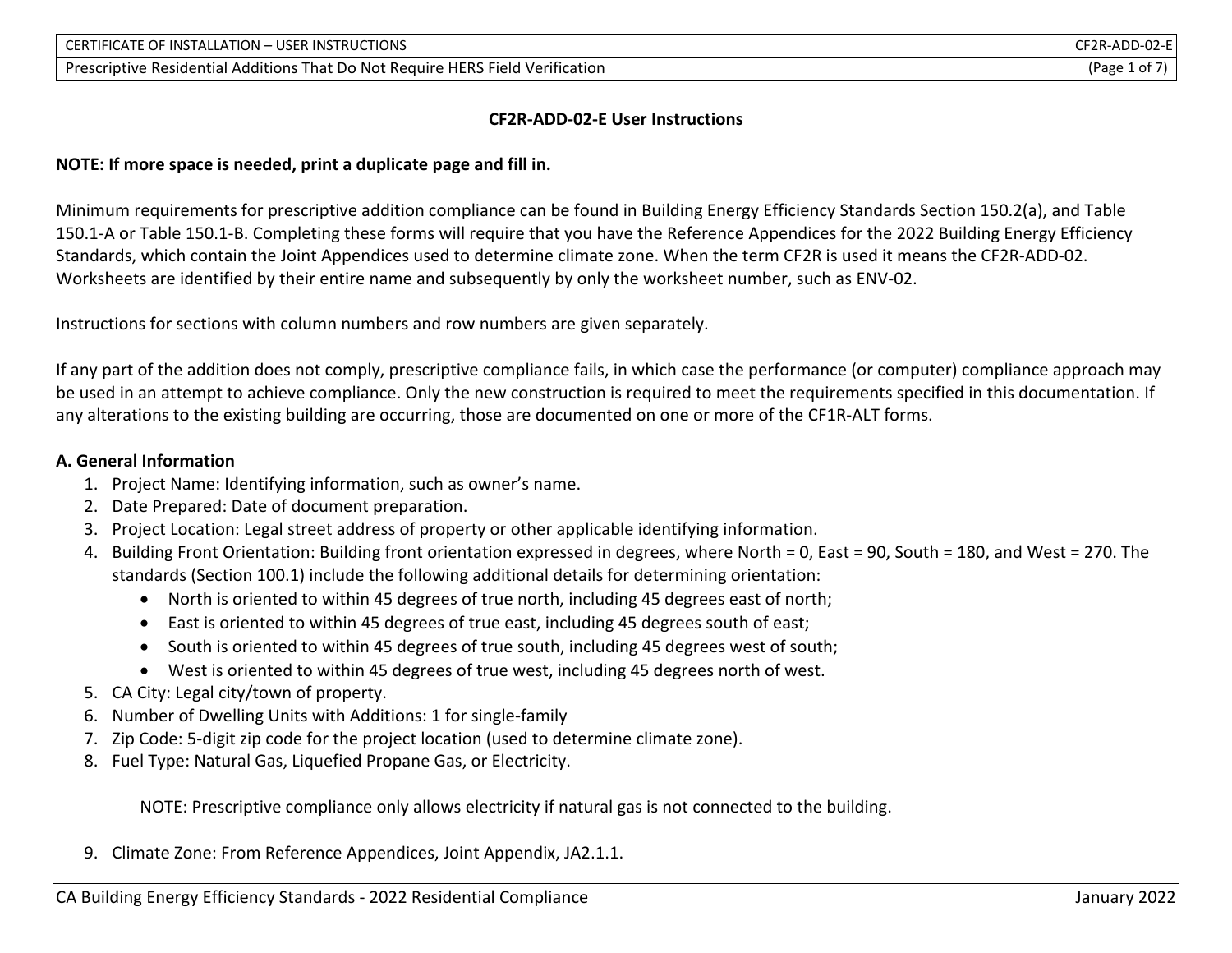| CERTIFICATE OF INSTALLATION - USER INSTRUCTIONS                                | CF2R-ADD-02-El |
|--------------------------------------------------------------------------------|----------------|
| Prescriptive Residential Additions That Do Not Require HERS Field Verification | (Page 2 of 7   |

- 10. Total Conditioned Floor Area: Enter the new conditioned floor area, in square feet (ft<sup>2</sup>), as measured from the outside of exterior walls of the addition.
- 11. Building Type: Single Family (includes duplex)
- 12. Slab Area: Area of the first floor slab of the addition (if any) in square feet (ft<sup>2</sup>).
- 13. Project Scope: 300 square feet (ft<sup>2</sup>) or less, greater than 300 ft<sup>2</sup> up to 400 ft<sup>2</sup>, greater than 400 ft<sup>2</sup> up to 700 ft<sup>2</sup>, or greater than 700 ft<sup>2</sup> up to 1000 ft<sup>2</sup>.

## **B. Roof/Ceiling Insulation**

- 1. I.D.: A label from the plans (e.g., A1.4 or Roof) documenting the location of the installed insulation.
- 2. Manufacturer & Brand: Indicate the manufacturer and brand of the product being installed.
- 3. Framing Material: Wood or Metal.
- 4. Framing Size & Spacing: Indicate the framing size and spacing (e.g., 2x4 @ 16 in O.C.); enter n/a if not applicable.
- 5. Insulation Type: List the type of insulation used, such as: Batt, Loose Fill, or SPF.
- 6. ESR Number: If using a non-standard R-value for SPF insulation, complete an ICC Evaluation Service Report and record the ESR number.
- 7. Cavity Insulation R-value: Indicate the cavity insulation R-value.
- 8. Insulation Depth: Indicate, in inches, the amount of insulation installed.
- 9. Below Deck Insulation R-Value: Indicate the R-value of the insulation installed below the roof deck.

## **C. Framed Wall Insulation**

- 1. I.D.: A label from the plans, (e.g., A1.4 or Wall1) documenting the location of the installed insulation.
- 2. Manufacturer & Brand: Indicate the manufacturer and brand of the product being installed.
- 3. Framing Material: Wood or Metal.
- 4. Framing Size & Spacing: Indicate the framing size and spacing (e.g., 2x4 @ 16 in O.C.); enter n/a if not applicable.
- 5. Insulation Type: List the type of insulation used, such as: Batt, Loose Fill, or SPF.
- 6. Cavity Insulation R-value: Indicate the cavity insulation R-value.
- 7. Insulation Depth: Indicate, in inches, the amount of insulation installed.
- 8. Exterior Wall Insulation R-Value: Indicate the R-value of continuous insulation, having no framing penetration, installed on the outside of the wall.
- 9. Interior Wall Insulation R-Value: Indicate the R-value of continuous insulation, having no framing penetration, installed on the inside of the wall.

#### **D. Mass Wall Insulation**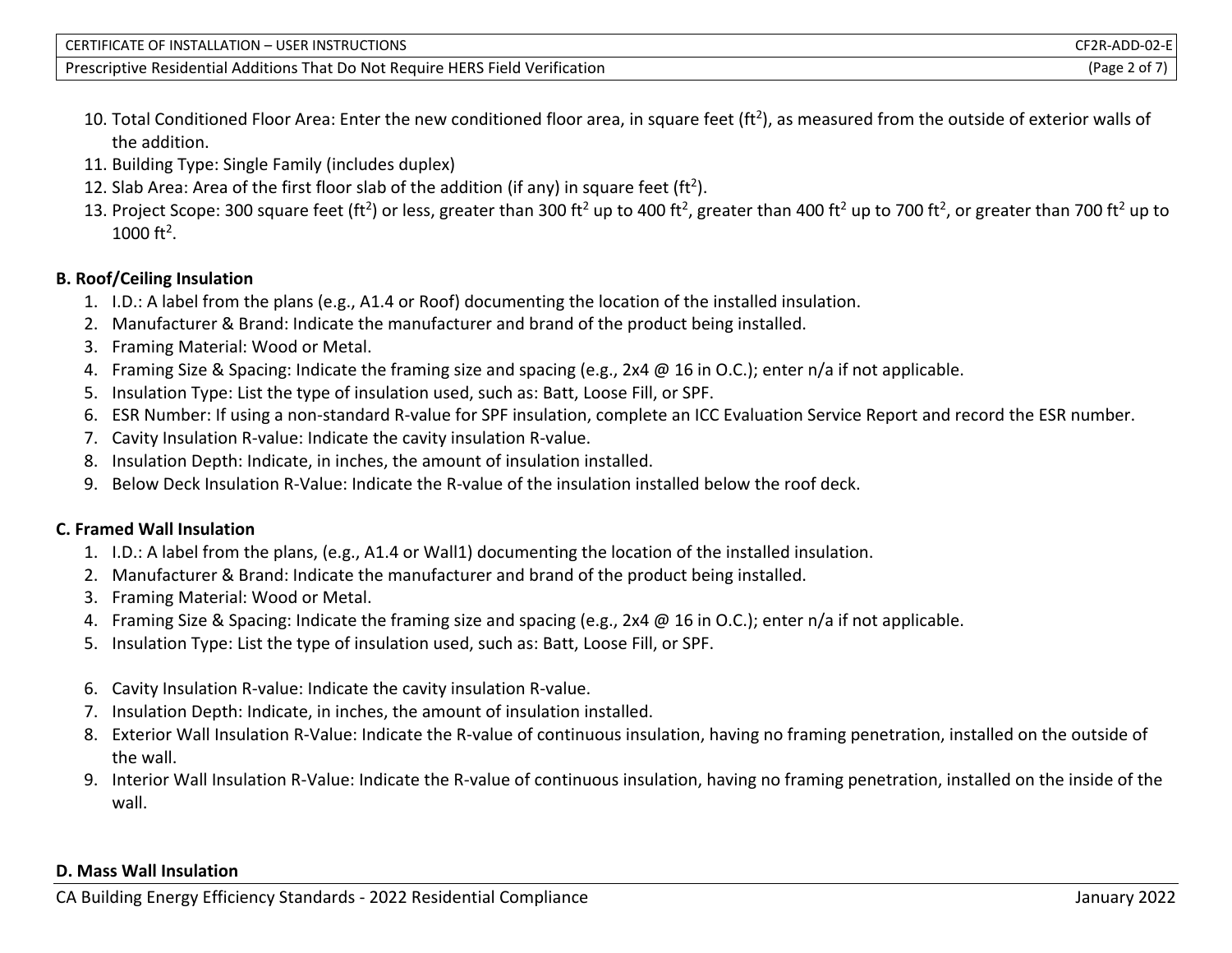| CERTIFICATE OF INSTALLATION - USER INSTRUCTIONS                                          | CF2R-ADD-02-E |
|------------------------------------------------------------------------------------------|---------------|
| That Do Not Require HERS Field Verification<br><b>Prescriptive Residential Additions</b> | 'Page         |

- 1. I.D.: A label from the plans (e.g., A1.4 or Wall1) documenting the location of the installed insulation.
- 2. Manufacturer & Brand: Indicate the manufacturer and brand of the product being installed.
- 3. Location: Indicate the location of the insulation, such as: Above Grade, Below Grade, Wall, or Roof.
- 4. Mass Thickness: Indicate the thickness of the mass, in inches, the insulation is applied to.
- 5. Furring Strip Type/Depth: Indicate the type, and thickness, of furring material installed (e.g., wood/1.0 inch thick).
- 6. Insulation Type: List the type of insulation used, such as: Spray Polyurethane Foam (SPF), Expanded Polystyrene (EPS), or Ethylene Propylene Diene Monomer (EPDM).
- 7. Exterior Insulation R-Value: Indicate the R-value of the insulation installed on the outside of the assembly.
- 8. Interior Insulation R-Value: Indicate the R-value of the insulation installed on the inside of the assembly.

### **E. Raised Floor Insulation**

- 1. I.D.: A label from the plans (e.g., A1.4 or Floor1) documenting the location of the installed insulation.
- 2. Manufacturer & Brand: Indicate the manufacturer and brand of the product being installed.
- 3. Framing Material: Wood or Metal.
- 4. Framing Size & Spacing: Indicate the framing size and spacing (e.g., 2x4 @ 16 in O.C.); enter n/a if not applicable.
- 5. Insulation Type: List the type of insulation used, such as: Batt, Loose Fill, or Spray Polyurethane Foam (SPF).
- 6. Cavity Insulation R-value: Indicate the cavity insulation R-value.
- 7. Insulation Depth: Indicate, in inches, the amount of insulation installed.
- 8. Exterior Floor Insulation R-Value: Indicate the R-value of insulation installed on the outside of the floor.
- 9. Interior Floor Insulation R-Value: Indicate the R-value of insulation installed on the inside of the floor.

## **F. Slab/Floor Perimeter Insulation**

- 1. I.D.: A label from the plans (e.g., A1.4 or Slab Floor1) documenting the location of the installed insulation.
- 2. Manufacturer & Brand: Indicate the manufacturer and brand of the product being installed.
- 3. Floor Type: Indicate the type of floor the insulation is being applied to, such as: Heated Slab, Raised Slab or Slab on Grade.
- 4. Insulation Type: List the type of insulation used, such as: Ethylene Propylene Diene Monomer (EPDM), Polyisocyanurate (ISO), or Polystyrene.
- 5. Insulation Depth: Indicate, in inches, the depth of insulation installed.
- 6. Insulation R-Value: Indicate the insulation R-value being installed vertically and horizontally (if applicable).
- 7. Vertical Insulation Length: Indicate, in inches, the length of the insulation being installed.
- 8. Horizontal Insulation Length: Indicate, in feet, the length of the insulation being installed from the outside edge of the vertical insulation to the center of the slab.

## **G. Radiant Barrier**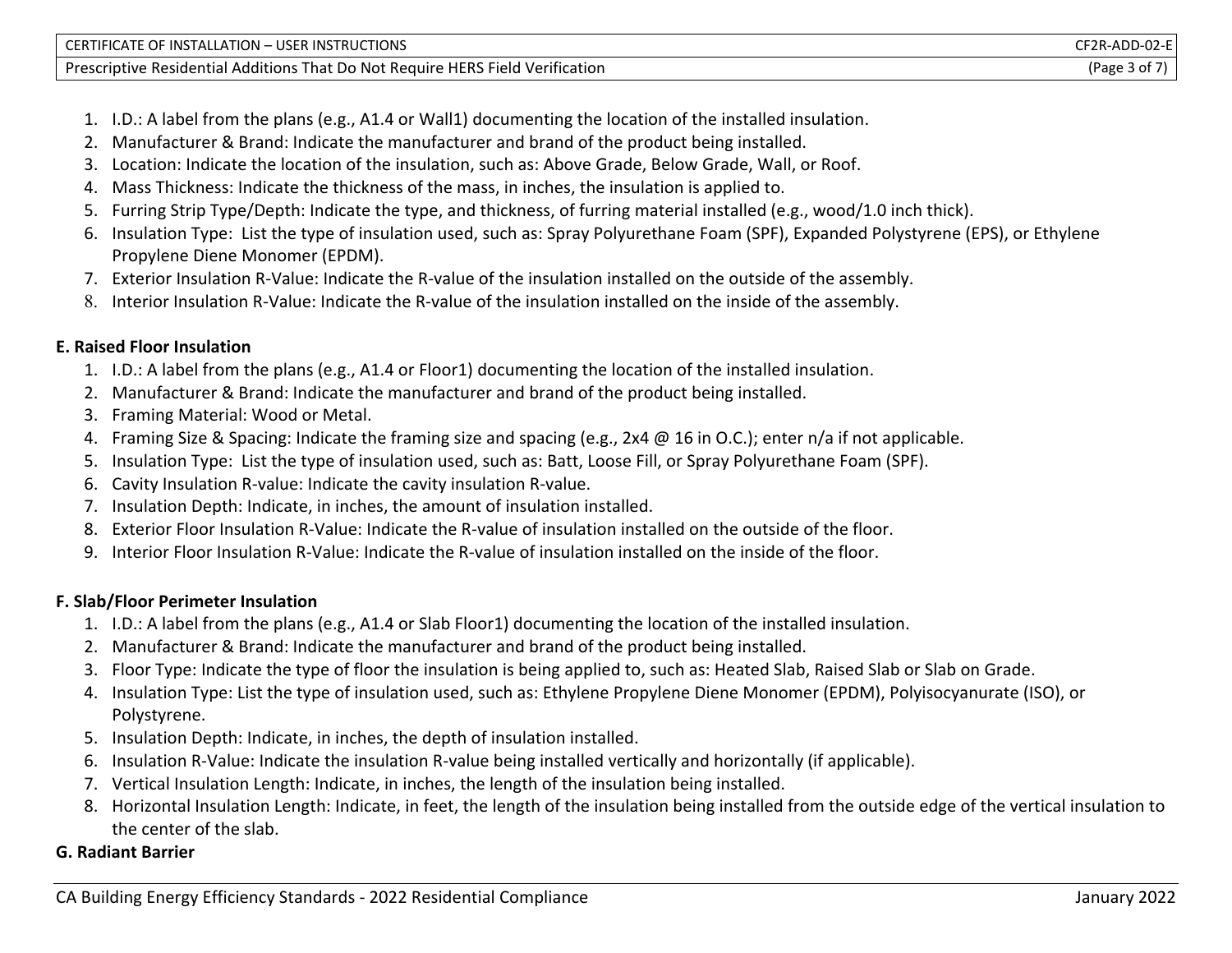| <b>CTIONS</b><br>' ATION<br>USER INS <sup>-</sup><br>TRUC.<br>TEIC.<br>TΔI<br>∠ו∩ו                                                          | '`ا ∆ـ⊿.<br>-JZ-F |
|---------------------------------------------------------------------------------------------------------------------------------------------|-------------------|
| .<br>. e HERS F'<br><b>Droccrin</b><br>Residentia.<br>∈Do Not⊺<br>Verification<br>hat<br>: Reauire<br>. Additions<br>Field<br>rive<br>TIDT. | 'Page<br>ີ        |

- 1. Brand Name and Product Number: Indicate the brand name and product number of the product used.
- 2. Installation Type: Indicate the installation type from the following list:
	- i. Attached to underside of roof deck;
	- ii. Attached to bottom of truss/rafters;
	- iii. Attached between truss/rafters;
	- iv. Draped over top of truss/rafters;
	- v. Attached to underside of roof deck with air space; or
	- vi. Attached to underside of roof deck with baffle.

NOTE: One of these six installation methods must be used; no other methods are allowed.

3. Total Attic Area (ft<sup>2</sup>): Provide the total attic area over conditioned space. When determining the total attic area, the area over unconditioned spaces such as a garage is included when the attic spaces are connected. At least one square foot of net free venting area is required for each 300 square feet (ft<sup>2</sup>) of attic (1:300).

# **H. Required Vent Area**

- 1. Combined net free area (NFA) of installed upper and lower vents (in<sup>2</sup>): Indicate the total combined NFA of installed upper and lower vents in square inches.
- 2. Minimum required combined net free area (NFA) of upper and lower vents (in<sup>2</sup>): Total attic area divided by 300 and multiplied by 144.
- 3. Net free area (NFA) of installed upper vents (in<sup>2</sup>): Indicate the total NFA of installed upper vents in square inches (in<sup>2</sup>).
- 4. Minimum required net free area (NFA) of upper vents (in<sup>2</sup>): Table H item 1 (combined NFA of installed upper and lower vents) multiplied by 0.3.

# **I. Roofing Products (Cool Roof) Installation Information**

- 1. Roof Pitch: Indicate whether the roof pitch is less than 2:12 or greater than or equal to 2:12
- 2. CRRC Product ID Number: If a cool roof is installed, obtain the Product ID Number from the Cool Roof Rating Council's (CRRC) product packaging label or [rated products directory.](https://search.nfrc.org/search/Searchdefault.aspx)
- 3. Product Type: Indicate the product type being used.
- 4. CRRC Listed Aged Solar Reflectance: State whether the 3-year aged solar reflectance value of the product used is listed on the Cool Roof Rating Council's (CRRC) product packaging label or [rated products directory](https://search.nfrc.org/search/Searchdefault.aspx)—Yes or No.
- 5. Initial Solar Reflectance: Indicate the initial solar reflectance value of the product used; obtained from the Cool Roof Rating Council's (CRRC) product packaging label or [rated products directory.](https://search.nfrc.org/search/Searchdefault.aspx)
- 6. Aged Solar Reflectance: Indicate the aged solar reflectance value of the product used; obtained from the Cool Roof Rating Council's (CRRC) product packaging label or [rated product directory.](https://search.nfrc.org/search/Searchdefault.aspx)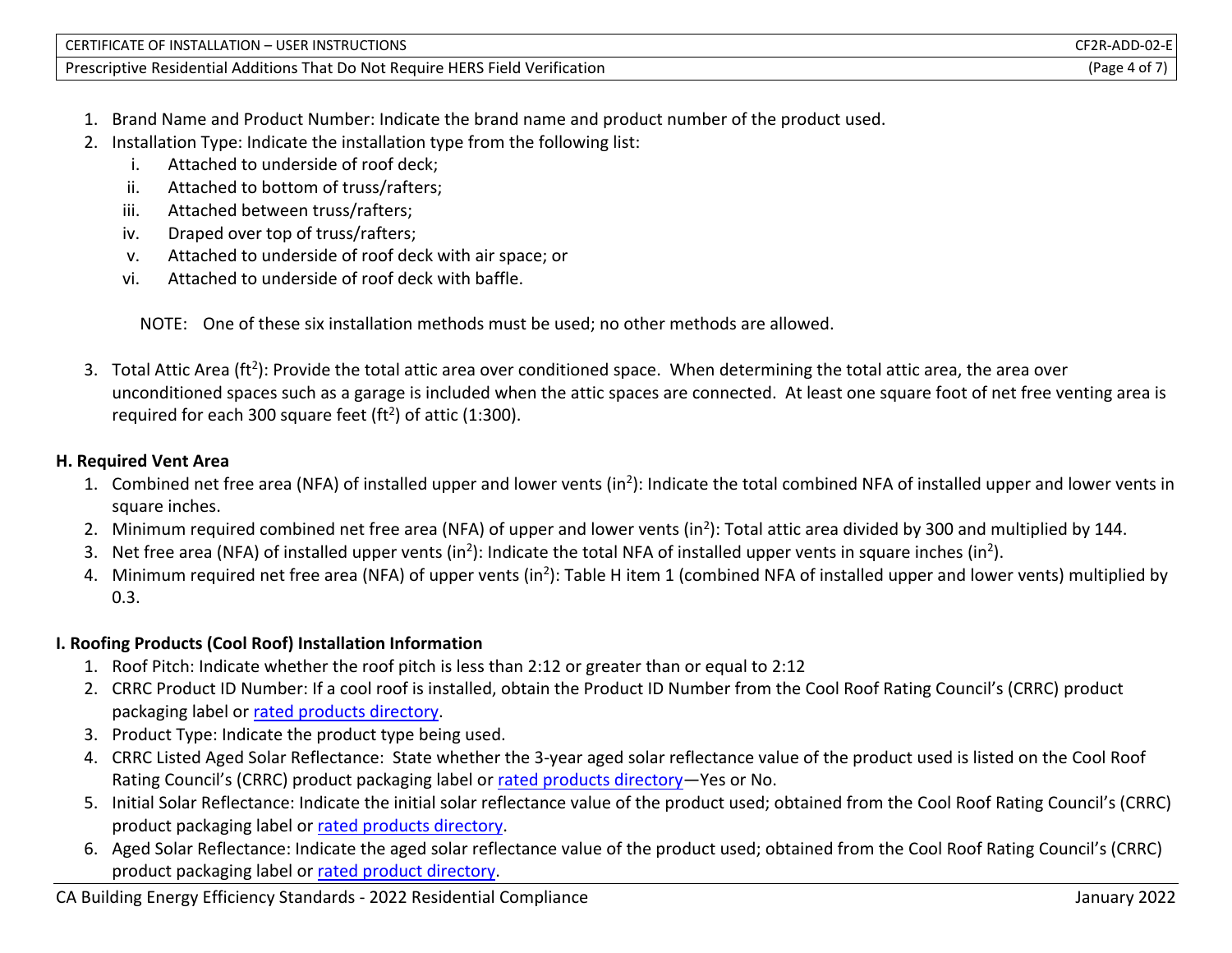| CERTIFICATE OF INSTALLATION - USER INSTRUCTIONS                                | CF2R-ADD-02-El |
|--------------------------------------------------------------------------------|----------------|
| Prescriptive Residential Additions That Do Not Require HERS Field Verification | (Page 5 of 7)  |

Note: If the 3-year aged value is not available then use the equation in Section 110.8(i)2 of the Energy Standards to calculate an aged solar reflectance. One can also use the "Calculated Aged Solar Reflectance" from the Solar Reflectance Index (SRI) Calculator" available at the [California Energy Commission's website](https://www.energy.ca.gov/rules-and-regulations/building-energy-efficiency).

- 7. Thermal Emittance: Indicate the thermal emittance value of the product used; obtained from the Cool Roof Rating Council's (CRRC) product packaging label or [rated products directory.](https://search.nfrc.org/search/Searchdefault.aspx) This can be either the initial or aged value.
- 8. Solar Reflectance Index (SRI): If applicable, obtain the value of the product used from the [Cool Roof Rating Council's \(](https://search.nfrc.org/search/Searchdefault.aspx)CRRC) rated products [directory](https://search.nfrc.org/search/Searchdefault.aspx), or the "Solar Reflectance Index (SRI) Calculator" available at the [California Energy Commission's website](https://www.energy.ca.gov/rules-and-regulations/building-energy-efficiency).

#### **J. Radiant Barrier and Attic Ventilation – Additional Requirements**

This section contains additional requirements for Radiant Barriers, Lower Vents, Upper Vents, and Vent Area.

#### **K. Roofing Products (Cool Roof) – Additional Requirements**

This section contains additional requirements for Roofing Products.

## **L. Fenestration/Glazing**

- 1. Tag/ID: The labeling format used in the plans ensure each unique type is used consistently throughout the plan set (elevations, finish schedules, etc.) to identify each matching fenestration product, such as: Window-1, Skylight-1 etc. It should also be consistently used on the other forms in the same compliance documentation.
- 2. Manufacturer/Brand: Provide the manufacturer and brand name which identifies the fenestration product being installed.
- 3. Fenestration Area (ft<sup>2</sup>): Indicate the total installed surface area (ft<sup>2</sup>) of the fenestration.
- 4. Orientation: Indicate the orientation of the same like fenestration. Use different lines if the orientation of the same fenestration varies. Enter: N, S, E, or W.
- 5. Chromogenic: Is the glazing product chromogenic? Yes or No
- 6. U-factor: Indicate the specified U-factor of the fenestration product(s) being installed. Do not mix different types on the same line.
- 7. U-factor Source: NFRC, CEC Default, NA6 Alternative, or Area-weighted Average Worksheet (ENV-02). Enter the appropriate temporary label certificate identified as NFRC, CEC Default, NA6 Alternative, or Area-weighted Average Worksheet (ENV-02). All windows installed must have a label certificate which identifies the window's efficiencies. NFRC rated products have a temporary label that can be looked up in the NFRC product directory at: [http://search.nfrc.org/search/searchDefault.aspx.](http://search.nfrc.org/search/searchDefault.aspx)
- 8. SHGC: Indicate the specified SHGC of the fenestration product(s) being installed. Do not mix different types on the same line.
- 9. SHGC Source: NFRC, CEC Default, NA6 Alternative, or Area-weighted Average Worksheet (ENV-02). Enter the appropriate temporary label certificate identified as NFRC, CEC Default, NA6 Alternative, or Area-weighted Average Worksheet (ENV-02). All windows installed must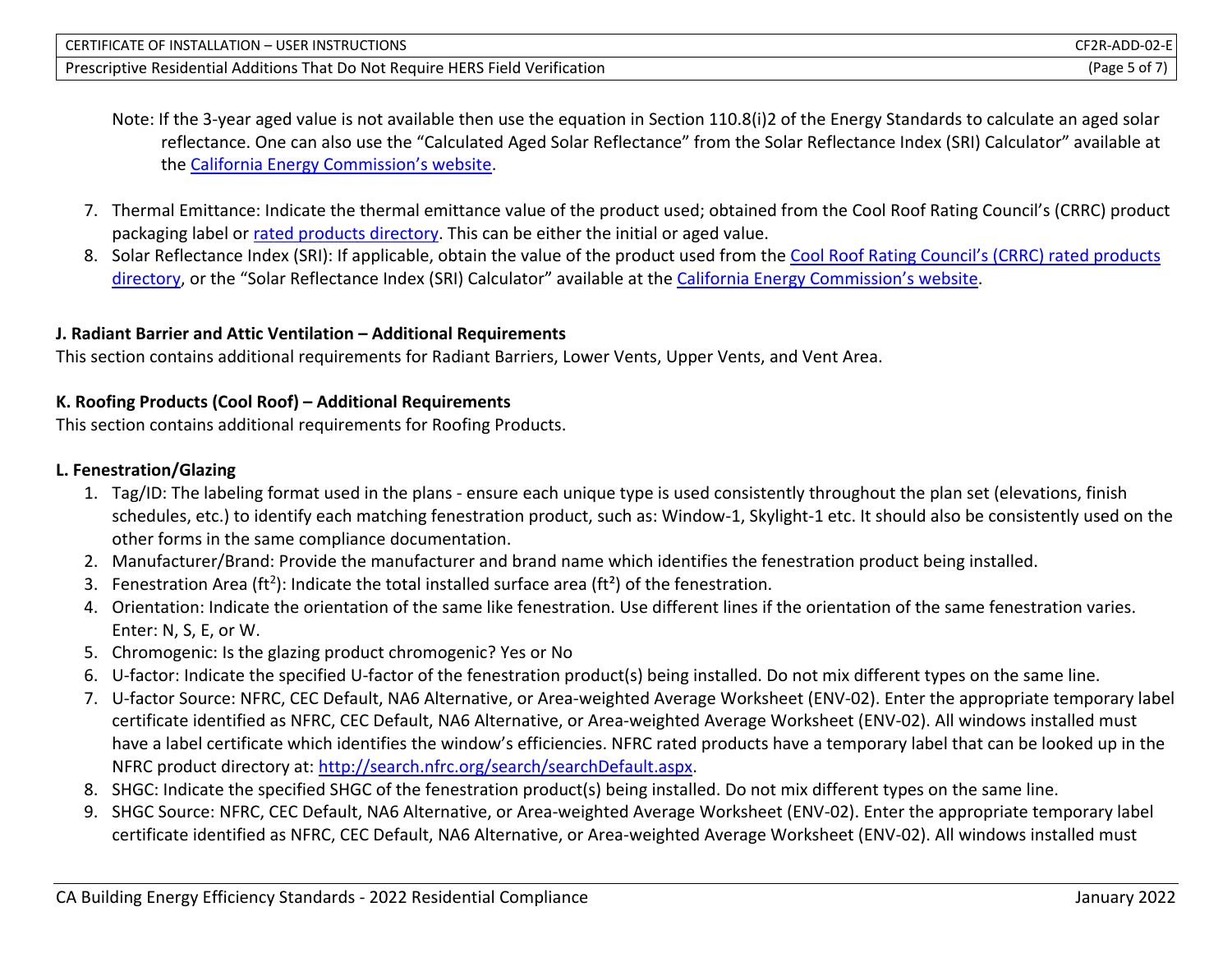| CERTIFICATE OF INSTALLATION - USER INSTRUCTIONS                                | CF2R-ADD-02-E |
|--------------------------------------------------------------------------------|---------------|
| Prescriptive Residential Additions That Do Not Require HERS Field Verification | (Page 6 of    |

have a label certificate which identifies the window's efficiencies. NFRC rated products have a temporary label that can be looked up in the NFRC product directory at: [http://search.nfrc.org/search/searchDefault.aspx.](http://search.nfrc.org/search/searchDefault.aspx)

- 10. Fenestration Type: Provide a description of the window type, for instance, the frame material, coatings, whether it is operable or fixed.
- 11. Exterior Shading Devices: If exterior shading devices are installed in conjunction with fenestration then indicate the type used (e.g. sunscreens, vertical roller or shades, retractable or drop arm or operable awnings, or roll down blinds or slats); or if an overhang is, or will be installed.
- 12. Comments/Special Features: Additional information for the field inspector.

#### **M. Fenestration/Glazing – Additional Requirements**

This section contains additional requirements for Fenestration/Glazing.

### **N. Space Conditioning (SC) Systems – Heating/Cooling**

If an existing system will condition an addition, the prescriptive requirements do not apply to that system (Exception 4 to Section 150.2(a)). The enforcement agencies may require verification that the capacity of the existing heating system is adequate to meet the added load of the additional conditioned floor area. Since there is no health and safety code requirement to provide cooling, the enforcement agency will not ask for verification that the capacity of the existing cooling system is adequate to meet the added load of the additional conditioned floor area.

- 1. Space Conditioning (SC) System Identification or Name: Name of the Space Conditioning (SC) System or any other identifying name.
- 2. Space Conditioning (SC) System Location or Area Served: Zone, or area, served by the Space Conditioning (SC) System.
- 3. Exemption from HERS Verification: Section 150.2(b)1E
	- a. Space Conditioning (SC) System was not altered.
	- b. Duct systems with less than 25 linear feet in unconditioned spaces as determined by visual inspection.
	- c. Existing duct systems constructed, insulated or sealed with asbestos.
	- d. Duct systems that have been documented to have been previously sealed as confirmed through field verification and diagnostic testing in accordance with procedures in the Reference Appendices, Residential Appendix, RA3.1.

## **O. Installed Water Heating Systems**

Water heating compliance for an addition is described in Section 150.2(a)1D. When a water heater is added as part of an addition in a single dwelling the Prescriptive Standards allow four options under Section 150.2(a)1D:

- 1. A single heat pump water heater. The storage tank shall not be located outdoors and shall be placed on an incompressible, rigid insulated surface with a minimum thermal resistance of R-10. The water heater shall be installed with a communication interface that meets either the requirements of Section 110.12(a) or has an ANSI/CTA-2045-B communication port; or
- 2. A single heat pump water heater that meets the requirements of NEEA Advanced Water Heater Specification Tier 3 or higher; or